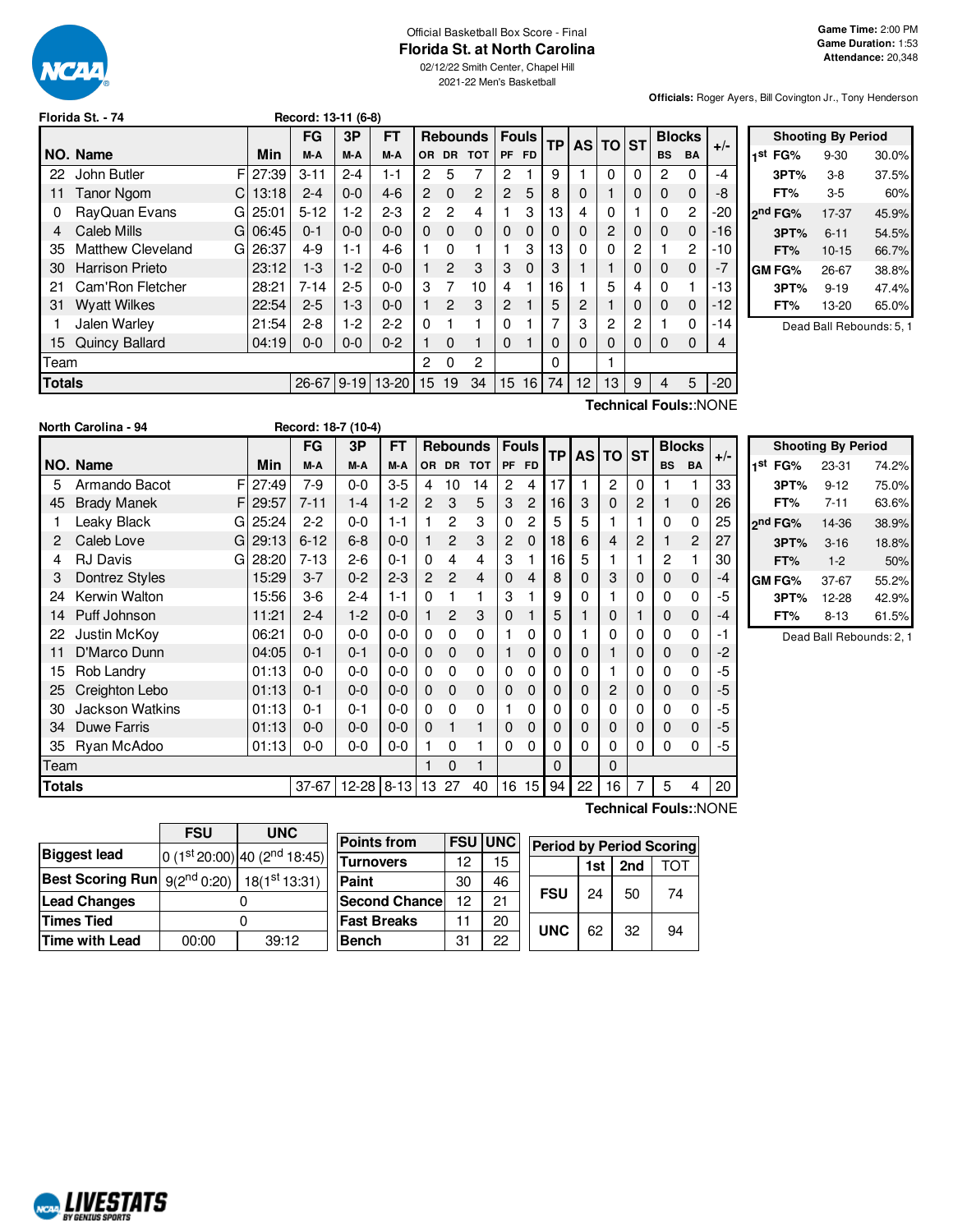

### Official Basketball Play by Play - First Half

02/12/22 Smith Center, Chapel Hill 2021-22 Men's Basketball

**Florida St. at North Carolina**

**Officials:** Roger Ayers, Bill Covington Jr., Tony Henderson

### **Period 1**

| <b>Quarter Starters:</b> |                                                                      |              |              |                                      |                                                             |
|--------------------------|----------------------------------------------------------------------|--------------|--------------|--------------------------------------|-------------------------------------------------------------|
| <b>UNC</b>               | 1 Black L<br>2 Love C                                                | 4 Davis R    |              | 5 Bacot A                            | 45 Manek B                                                  |
| <b>FSU</b>               | 0 Evans R<br>4 Mills C                                               | 11 Ngom T    |              | 22 Butler J                          | 35 Cleveland M                                              |
| <b>Game Time</b>         | <b>UNC</b>                                                           | <b>Score</b> | <b>Diff</b>  |                                      | <b>FSU</b>                                                  |
| 20:00                    | 5 BACOT A jumpball lost                                              |              |              | 22 BUTLER J jumpball won             |                                                             |
| 19:50                    |                                                                      |              |              |                                      | 22 BUTLER J 2pt FG outside the paint, jump shot missed      |
| 19:45                    |                                                                      |              |              | 22 BUTLER J offensive rebound (1)    |                                                             |
| 19:44                    |                                                                      |              |              | shot missed                          | 22 BUTLER J 2pt FG second chance outside the paint, jump    |
| 19:44                    | defensive dead ball rebound (1)                                      |              |              |                                      |                                                             |
| 19:44                    | 1 BLACK L foul drawn (1)                                             |              |              | 35 CLEVELAND M foul personal (1 - 1) |                                                             |
| 19:17                    | 4 DAVIS R 2pt FG outside the paint, jump shot missed                 |              |              |                                      |                                                             |
| 19:13                    | 45 MANEK B offensive rebound (1)                                     |              |              |                                      |                                                             |
| 19:12                    | 45 MANEK B 2pt FG second chance in the paint, layup made (2)         | $2 - 0$      | $\mathbf{2}$ |                                      |                                                             |
| 18:55                    |                                                                      |              |              | 4 MILLS C turnover bad pass (1)      |                                                             |
| 18:44                    | 2 LOVE C 3pt FG from turnover, jump shot made (3)                    | 5-0          | 5            |                                      |                                                             |
| 18:44                    | 1 BLACK L assist (1)                                                 |              |              |                                      |                                                             |
| 18:10                    |                                                                      |              |              |                                      | 4 MILLS C 2pt FG outside the paint, jump shot missed        |
| 18:06                    | 5 BACOT A defensive rebound (1)                                      |              |              |                                      |                                                             |
| 17:59                    | 5 BACOT A foul drawn (1)                                             |              |              | 11 NGOM T foul personal (1 - 2)      |                                                             |
| 17:59                    |                                                                      |              |              | 11 NGOM T substitution out           |                                                             |
| 17:59                    |                                                                      |              |              | 30 PRIETO H substitution in          |                                                             |
| 17:57                    | 5 BACOT A turnover travel (1)                                        |              |              |                                      |                                                             |
| 17:29                    |                                                                      |              |              | blocked                              | 0 EVANS R 2pt FG from turnover outside the paint, jump shot |
| 17:29                    | 4 DAVIS R block (1)                                                  |              |              |                                      |                                                             |
| 17:22                    | 5 BACOT A defensive rebound (2)                                      |              |              |                                      |                                                             |
| 17:21                    | 2 LOVE C turnover bad pass (1)                                       |              |              |                                      |                                                             |
| 17:11                    |                                                                      |              |              | shot blocked                         | 35 CLEVELAND M 2pt FG from turnover outside the paint, jump |
| 17:11                    | 2 LOVE C block (1)                                                   |              |              |                                      |                                                             |
| 17:11                    |                                                                      |              |              | offensive rebound (2)                |                                                             |
| 16:49                    |                                                                      |              |              | turnover shot clock (2)              |                                                             |
| 16:26                    | 2 LOVE C 2pt FG from turnover outside the paint, jump shot<br>missed |              |              |                                      |                                                             |
| 16:23                    |                                                                      |              |              | 30 PRIETO H defensive rebound (1)    |                                                             |
| 16:15                    |                                                                      |              |              | 22 BUTLER J 3pt FG, jump shot missed |                                                             |
| 16:10                    | 45 MANEK B defensive rebound (2)                                     |              |              |                                      |                                                             |
| 16:02                    | 2 LOVE C 3pt FG, jump shot missed                                    |              |              |                                      |                                                             |
| 15:57                    | 5 BACOT A offensive rebound (3)                                      |              |              |                                      |                                                             |
| 15:50                    | 45 MANEK B 3pt FG second chance, jump shot made (5)                  | $8-0$        | 8            |                                      |                                                             |
| 15:50                    | 4 DAVIS R assist (1)                                                 |              |              |                                      |                                                             |
| 15:41                    |                                                                      |              |              | Timeout 60 Sec                       |                                                             |
| 15:41                    |                                                                      |              |              | 4 MILLS C substitution out           |                                                             |
| 15:41                    |                                                                      |              |              | 22 BUTLER J substitution out         |                                                             |
| 15:41                    |                                                                      |              |              | 21 FLETCHER C substitution in        |                                                             |
| 15:41                    |                                                                      |              |              | 31 WILKES W substitution in          |                                                             |
| 15:22                    |                                                                      |              |              |                                      | 0 EVANS R 2pt FG outside the paint, jump shot missed        |

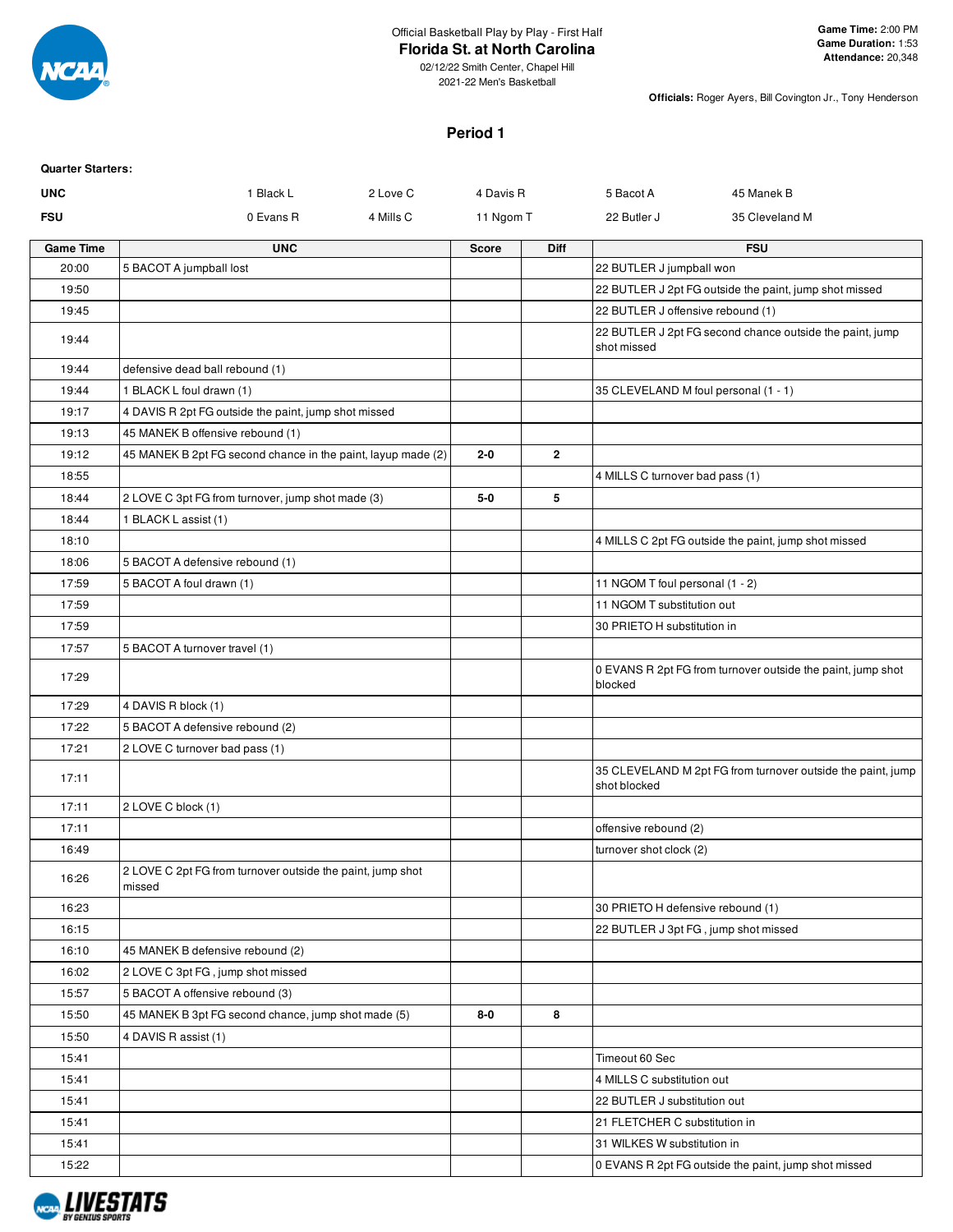

### Official Basketball Play by Play - First Half **Florida St. at North Carolina**

02/12/22 Smith Center, Chapel Hill 2021-22 Men's Basketball

| <b>Game Time</b>  | <b>UNC</b>                                                               | Score    | Diff          | <b>FSU</b>                                                |
|-------------------|--------------------------------------------------------------------------|----------|---------------|-----------------------------------------------------------|
| 15:19             | 4 DAVIS R defensive rebound (1)                                          |          |               |                                                           |
| 15:01             | 1 BLACK L 2pt FG in the paint, layup made (2)                            | $10-0$   | 10            |                                                           |
| 15:01             | 45 MANEK B assist (1)                                                    |          |               |                                                           |
| 15:01             | 1 BLACK L foul drawn (2)                                                 |          |               | 30 PRIETO H foul shooting (1 - 3)                         |
| 15:01             | 1 BLACK L free throw 1 - 1 made (3)                                      | $11-0$   | 11            |                                                           |
| 15:01             |                                                                          |          |               | 35 CLEVELAND M substitution out                           |
| 15:01             |                                                                          |          |               | 4 MILLS C substitution in                                 |
| 14:48             |                                                                          |          |               | 4 MILLS C turnover bad pass (2)                           |
| 14:48             |                                                                          |          |               | 0 EVANS R substitution out                                |
| 14:48             |                                                                          |          |               | 1 WARLEY J substitution in                                |
| 14:25             | 5 BACOT A 2pt FG from turnover in the paint, driving layup<br>made $(2)$ | $13-0$   | 13            |                                                           |
| 14:04             |                                                                          |          |               | 1 WARLEY J 2pt FG in the paint, layup missed              |
| 14:01             | 5 BACOT A defensive rebound (4)                                          |          |               |                                                           |
| 13:57             | 45 MANEK B 2pt FG fast break in the paint, driving layup made<br>(7)     | $15-0$   | 15            |                                                           |
| 13:57             | 1 BLACK L assist (2)                                                     |          |               |                                                           |
| 13:39             |                                                                          |          |               | 31 WILKES W 2pt FG in the paint, layup missed             |
| 13:35             | 5 BACOT A defensive rebound (5)                                          |          |               |                                                           |
| 13:31             | 2 LOVE C 3pt FG fast break, jump shot made (6)                           | $18-0$   | 18            |                                                           |
| 13:31             | 1 BLACK L assist (3)                                                     |          |               |                                                           |
| 13:27             |                                                                          |          |               | Timeout 30 Sec                                            |
| 13:27             |                                                                          |          |               | 30 PRIETO H substitution out                              |
| 13:27             |                                                                          |          |               | 11 NGOM T substitution in                                 |
| 13:03             | 45 MANEK B foul shooting (1 - 1)                                         |          |               | 11 NGOM T foul drawn (1)                                  |
| 13:03             |                                                                          |          |               | 11 NGOM T free throw 1 - 2 missed                         |
| 13:03             |                                                                          |          |               | offensive dead ball rebound (1)                           |
| 13:03             | 45 MANEK B substitution out                                              |          |               |                                                           |
| 13:03             | 3 STYLES D substitution in                                               |          |               |                                                           |
| 13:03             |                                                                          | $18-1$   | 17            | 11 NGOM T free throw 2 - 2 made (1)                       |
| 12:37             | 4 DAVIS R 2pt FG outside the paint, jump shot made (2)                   | $20 - 1$ | 19            |                                                           |
| 12:35             |                                                                          |          |               | 4 MILLS C substitution out                                |
| 12:35             |                                                                          |          |               | 35 CLEVELAND M substitution in                            |
| 12:35             |                                                                          |          | Timeout media |                                                           |
| 12:26             | 4 DAVIS R steal (1)                                                      |          |               | 1 WARLEY J turnover lost ball (1)                         |
| 12:23             | 3 STYLES D foul drawn (1)                                                |          |               | 31 WILKES W foul shooting (1 - 4)                         |
| 12:23             | 3 STYLES D free throw fast break 1 - 2 made (1)                          | $21 - 1$ | 20            |                                                           |
| 12:23             | 3 STYLES D free throw fast break 2 - 2 made (2)                          | $22 - 1$ | 21            |                                                           |
| 12:05             | 5 BACOT A foul personal (1 - 2)                                          |          |               | 11 NGOM T foul drawn (2)                                  |
| 12:05             | 5 BACOT A substitution out                                               |          |               |                                                           |
| 12:05             | 45 MANEK B substitution in                                               |          |               |                                                           |
| 11:52             |                                                                          |          |               | 11 NGOM T 2pt FG in the paint, layup missed               |
| 11:49             | 4 DAVIS R defensive rebound (2)                                          |          |               |                                                           |
| 11:45             | 4 DAVIS R 2pt FG fast break in the paint, driving layup made (4)         | $24-1$   | 23            |                                                           |
| 11:32             |                                                                          | $24-3$   | 21            | 21 FLETCHER C 2pt FG in the paint, driving layup made (2) |
| 11:09<br>10:59    | 4 DAVIS R 2pt FG in the paint, driving layup made (6)                    | 26-3     | 23            |                                                           |
|                   |                                                                          | $26 - 5$ | 21            | 1 WARLEY J 2pt FG in the paint, driving layup made (2)    |
| 10:30             | 45 MANEK B 2pt FG in the paint, layup made (9)                           | $28 - 5$ | 23            |                                                           |
| 10:30             | 2 LOVE C assist (1)                                                      |          |               |                                                           |
| 10:18<br>IIIIFATF |                                                                          | 28-7     | 21            | 31 WILKES W 2pt FG outside the paint, jump shot made (2)  |

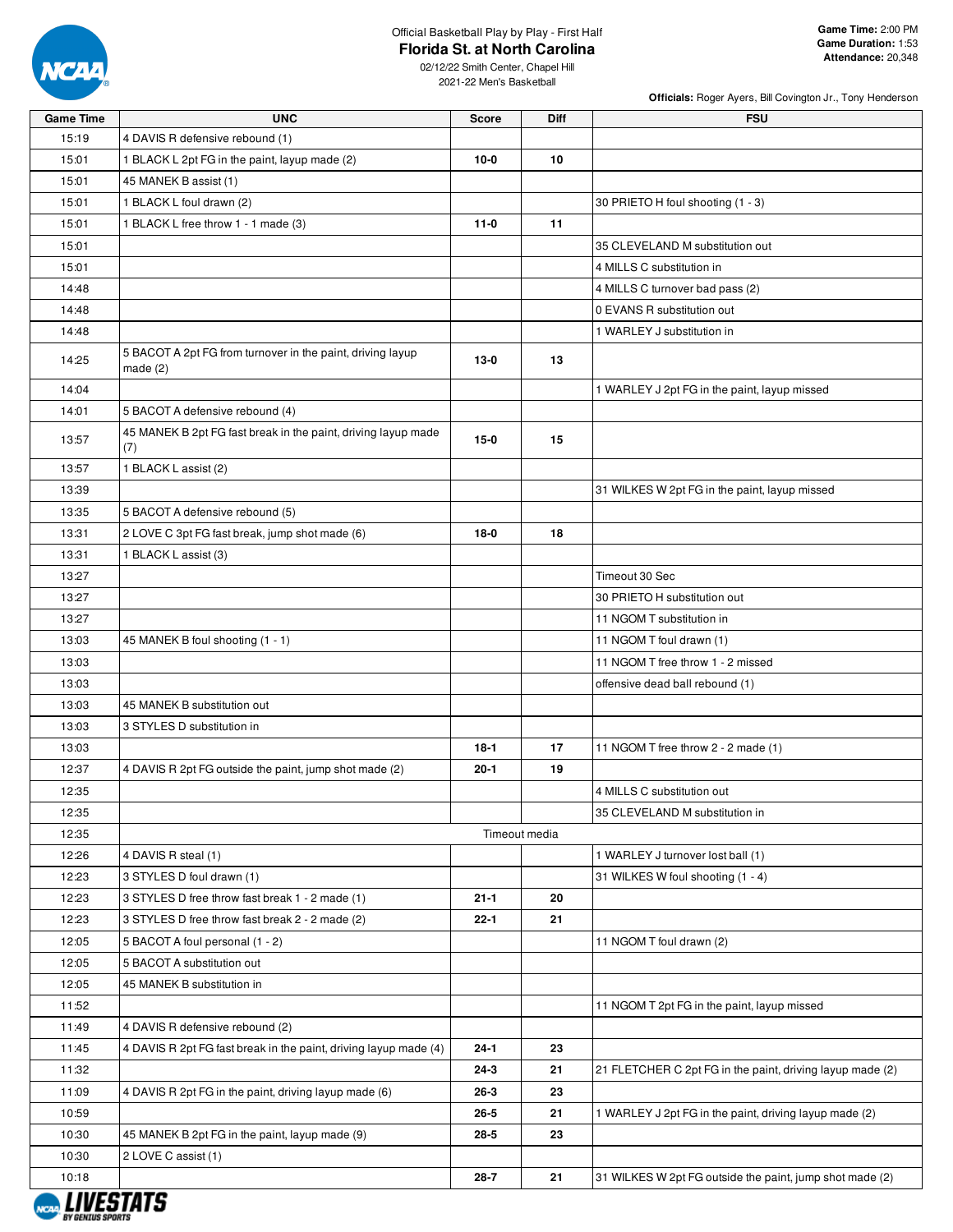

### Official Basketball Play by Play - First Half **Florida St. at North Carolina**

**Officials:** Roger Ayers, Bill Covington Jr., Tony Henderson

| <b>Game Time</b> | <b>UNC</b>                                             | <b>Score</b>  | <b>Diff</b> | <b>FSU</b>                                                         |
|------------------|--------------------------------------------------------|---------------|-------------|--------------------------------------------------------------------|
| 10:05            | 3 STYLES D turnover lost ball (1)                      |               |             |                                                                    |
| 10:05            | 1 BLACK L substitution out                             |               |             |                                                                    |
| 10:05            | 2 LOVE C substitution out                              |               |             |                                                                    |
| 10:05            | 5 BACOT A substitution in                              |               |             |                                                                    |
| 10:05            | 24 WALTON K substitution in                            |               |             |                                                                    |
| 10:05            |                                                        |               |             | 1 WARLEY J substitution out                                        |
| 10:05            |                                                        |               |             | 11 NGOM T substitution out                                         |
| 10:05            |                                                        |               |             | 31 WILKES W substitution out                                       |
| 10:05            |                                                        |               |             | 0 EVANS R substitution in                                          |
| 10:05            |                                                        |               |             | 22 BUTLER J substitution in                                        |
| 10:05            |                                                        |               |             | 30 PRIETO H substitution in                                        |
|                  |                                                        |               |             | 21 FLETCHER C 2pt FG from turnover in the paint, layup             |
| 09:55            |                                                        |               |             | missed                                                             |
| 09:52            | 5 BACOT A defensive rebound (6)                        |               |             |                                                                    |
| 09:39            | 4 DAVIS R 3pt FG, jump shot missed                     |               |             |                                                                    |
| 09:35            | 3 STYLES D offensive rebound (1)                       |               |             |                                                                    |
| 09:23            | 3 STYLES D turnover bad pass (2)                       |               |             | 0 EVANS R steal (1)                                                |
| 09:19            | 24 WALTON K foul shooting (1 - 3)                      |               |             | 0 EVANS R foul drawn (1)                                           |
| 09:19            |                                                        |               |             | 0 EVANS R free throw fast break 1 - 2 missed                       |
| 09:19            |                                                        |               |             | offensive dead ball rebound (2)                                    |
| 09:19            |                                                        | $28 - 8$      | 20          | 0 EVANS R free throw fast break 2 - 2 made (1)                     |
| 09:02            | 3 STYLES D 2pt FG in the paint, driving layup made (4) | $30 - 8$      | 22          |                                                                    |
| 09:02            | 5 BACOT A assist (1)                                   |               |             |                                                                    |
| 09:02            | 3 STYLES D foul drawn (2)                              |               |             | 22 BUTLER J foul shooting (1 - 5)                                  |
| 09:02            | 3 STYLES D free throw 1 - 1 missed                     |               |             |                                                                    |
| 09:02            |                                                        |               |             | 21 FLETCHER C defensive rebound (1)                                |
| 08:54            |                                                        |               |             | 21 FLETCHER C 3pt FG, jump shot missed                             |
| 08:51            | 3 STYLES D defensive rebound (2)                       |               |             |                                                                    |
| 08:49            | 24 WALTON K 3pt FG fast break, jump shot made (3)      | $33 - 8$      | 25          |                                                                    |
|                  |                                                        |               |             |                                                                    |
| 08:49            | 4 DAVIS R assist (2)                                   |               |             |                                                                    |
| 08:35            |                                                        |               |             | 0 EVANS R 2pt FG in the paint, layup missed                        |
| 08:31            | 45 MANEK B defensive rebound (3)                       |               |             |                                                                    |
| 08:10            | 3 STYLES D turnover lost ball (3)                      |               |             | 35 CLEVELAND M steal (1)                                           |
| 08:04            |                                                        |               |             | 35 CLEVELAND M 2pt FG from turnover in the paint, layup<br>blocked |
| 08:04            | 4 DAVIS R block (2)                                    |               |             |                                                                    |
| 08:04            |                                                        |               |             | offensive rebound (5)                                              |
| 08:03            | 3 STYLES D substitution out                            |               |             |                                                                    |
| 08:03            | 14 JOHNSON P substitution in                           |               |             |                                                                    |
| 08:03            |                                                        |               |             | 21 FLETCHER C substitution out                                     |
| 08:03            |                                                        |               |             | 31 WILKES W substitution in                                        |
|                  |                                                        |               |             | 30 PRIETO H 3pt FG from turnover second chance, jump shot          |
| 07:49            |                                                        |               |             | missed                                                             |
| 07:43            | 5 BACOT A defensive rebound (7)                        |               |             |                                                                    |
| 07:37            | 24 WALTON K 3pt FG, jump shot missed                   |               |             |                                                                    |
| 07:31            |                                                        |               |             | 31 WILKES W defensive rebound (1)                                  |
| 07:25            |                                                        | $33 - 10$     | 23          | 0 EVANS R 2pt FG in the paint, driving layup made (3)              |
| 07:02            | 24 WALTON K 2pt FG in the paint, layup made (5)        | $35-10$       | 25          |                                                                    |
| 07:02            | 24 WALTON K foul drawn (1)                             |               |             | 0 EVANS R foul shooting (1 - 6)                                    |
| 07:02            |                                                        | Timeout media |             |                                                                    |
|                  |                                                        |               |             |                                                                    |

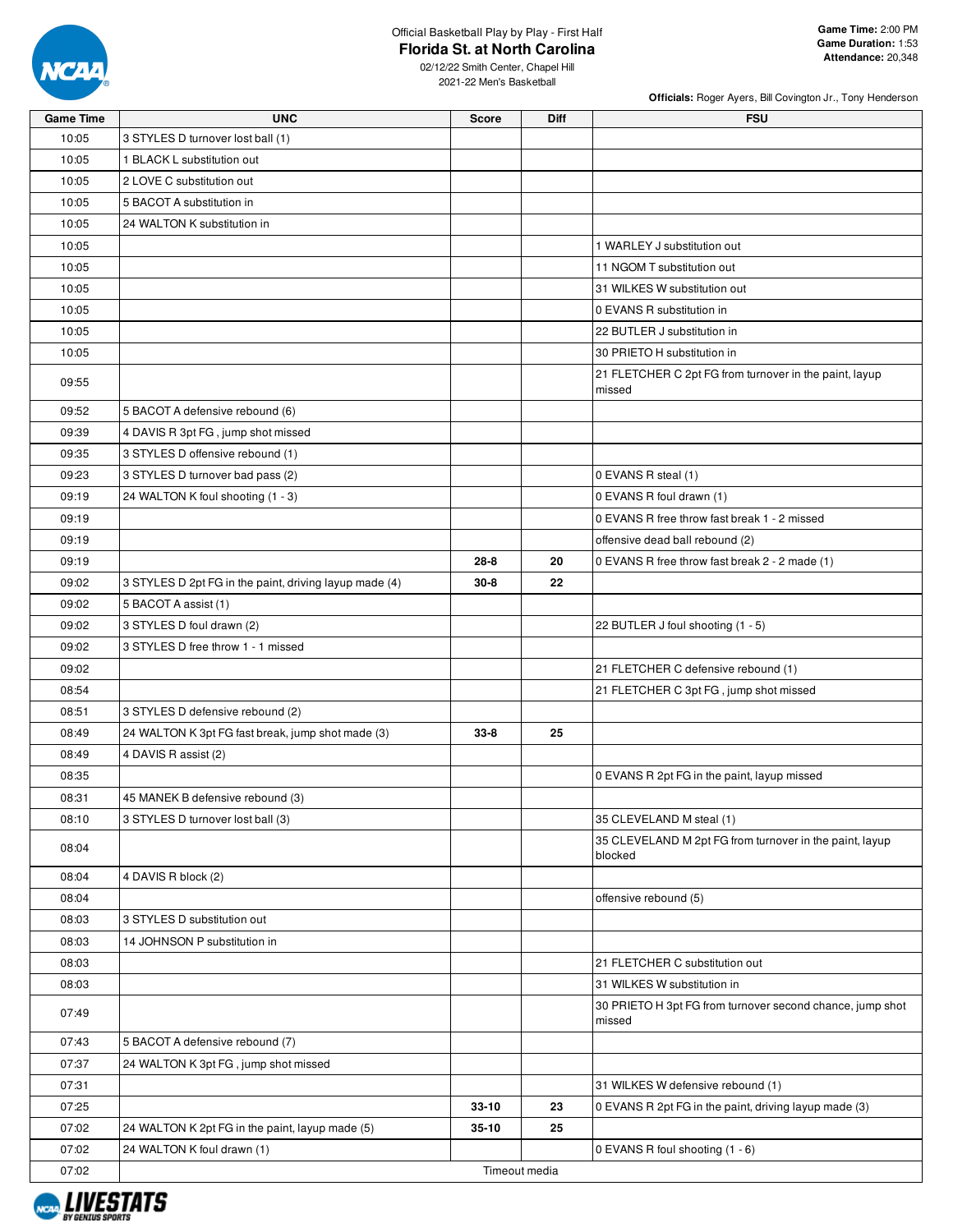

### Official Basketball Play by Play - First Half **Florida St. at North Carolina**

02/12/22 Smith Center, Chapel Hill

2021-22 Men's Basketball

| <b>Game Time</b> | <b>UNC</b>                                                          | <b>Score</b>  | <b>Diff</b> | <b>FSU</b>                                                   |
|------------------|---------------------------------------------------------------------|---------------|-------------|--------------------------------------------------------------|
| 07:02            | 4 DAVIS R substitution out                                          |               |             |                                                              |
| 07:02            | 2 LOVE C substitution in                                            |               |             |                                                              |
| 07:02            | 24 WALTON K free throw 1 - 1 made (6)                               | $36-10$       | 26          |                                                              |
| 06:55            |                                                                     | 36-12         | 24          | 0 EVANS R 2pt FG outside the paint, jump shot made (5)       |
| 06:55            | 2 LOVE C foul shooting (1 - 4)                                      |               |             | 0 EVANS R foul drawn (2)                                     |
| 06:55            |                                                                     |               |             | 31 WILKES W substitution out                                 |
| 06:55            |                                                                     |               |             | 1 WARLEY J substitution in                                   |
| 06:55            |                                                                     | 36-13         | 23          | 0 EVANS R free throw 1 - 1 made (6)                          |
| 06:35            | 14 JOHNSON P 3pt FG, jump shot made (3)                             | 39-13         | 26          |                                                              |
| 06:35            | 2 LOVE C assist (2)                                                 |               |             |                                                              |
| 06:15            |                                                                     |               |             | 1 WARLEY J 2pt FG in the paint, layup missed                 |
| 06:13            | 5 BACOT A defensive rebound (8)                                     |               |             |                                                              |
| 06:00            | 2 LOVE C turnover bad pass (2)                                      |               |             | 1 WARLEY J steal (1)                                         |
| 05:56            | 14 JOHNSON P foul drawn (1)                                         |               |             | 30 PRIETO H foul offensive (2 - 7)                           |
| 05:56            |                                                                     |               |             | 30 PRIETO H turnover offensive (1)                           |
| 05:56            | Timeout 30 Sec                                                      |               |             |                                                              |
| 05:56            |                                                                     |               |             | 22 BUTLER J substitution out                                 |
| 05:56            |                                                                     |               |             | 21 FLETCHER C substitution in                                |
|                  | 24 WALTON K 2pt FG from turnover outside the paint, jump shot       |               |             |                                                              |
| 05:37            | missed                                                              |               |             |                                                              |
| 05:33            |                                                                     |               |             | 21 FLETCHER C defensive rebound (2)                          |
| 05:30            |                                                                     | 39-15         | 24          | 21 FLETCHER C 2pt FG fast break in the paint, dunk, made (4) |
| 05:16            | 2 LOVE C 3pt FG, jump shot made (9)                                 | 42-15         | 27          |                                                              |
| 04:54            | 14 JOHNSON P steal (1)                                              |               |             | 21 FLETCHER C turnover bad pass (1)                          |
| 04:38            | 45 MANEK B foul drawn (1)                                           |               |             | 21 FLETCHER C foul shooting (1 - 8)                          |
| 04:38            | 45 MANEK B free throw 1 - 2 missed                                  |               |             |                                                              |
| 04:38            | offensive dead ball rebound (2)                                     |               |             |                                                              |
| 04:38            | 14 JOHNSON P substitution out                                       |               |             |                                                              |
| 04:38            | 24 WALTON K substitution out                                        |               |             |                                                              |
| 04:38            | 1 BLACK L substitution in                                           |               |             |                                                              |
| 04:38            | 4 DAVIS R substitution in                                           |               |             |                                                              |
| 04:38            |                                                                     |               |             | 30 PRIETO H substitution out                                 |
| 04:38            |                                                                     |               |             | 15 BALLARD Q substitution in                                 |
| 04:38            | 45 MANEK B free throw 2 - 2 made (10)                               | 43-15         | 28          |                                                              |
| 04:23            |                                                                     |               |             | 0 EVANS R 3pt FG, jump shot missed                           |
| 04:20            | 2 LOVE C defensive rebound (1)                                      |               |             |                                                              |
| 04:15            | 4 DAVIS R 3pt FG, jump shot made (9)                                | 46-15         | 31          |                                                              |
| 04:15            | 2 LOVE C assist (3)                                                 |               |             |                                                              |
| 03:54            | jump ball situation                                                 |               |             |                                                              |
| 03:54            | 45 MANEK B steal (1)                                                |               |             | 21 FLETCHER C turnover lost ball (2)                         |
| 03:54            |                                                                     | Timeout media |             |                                                              |
| 03:54            |                                                                     |               |             | 15 BALLARD Q substitution out                                |
| 03:54            |                                                                     |               |             | 35 CLEVELAND M substitution out                              |
| 03:54            |                                                                     |               |             | 22 BUTLER J substitution in                                  |
| 03:54            |                                                                     |               |             | 31 WILKES W substitution in                                  |
| 03:36            | 45 MANEK B 2pt FG from turnover in the paint, dunk, missed          |               |             |                                                              |
| 03:33            | 2 LOVE C offensive rebound (2)                                      |               |             |                                                              |
| 03:30            | 2 LOVE C 3pt FG from turnover second chance, jump shot made<br>(12) | 49-15         | 34          |                                                              |
| 03:14            |                                                                     | 49-18         | 31          | 31 WILKES W 3pt FG, jump shot made (5)                       |
|                  |                                                                     |               |             |                                                              |

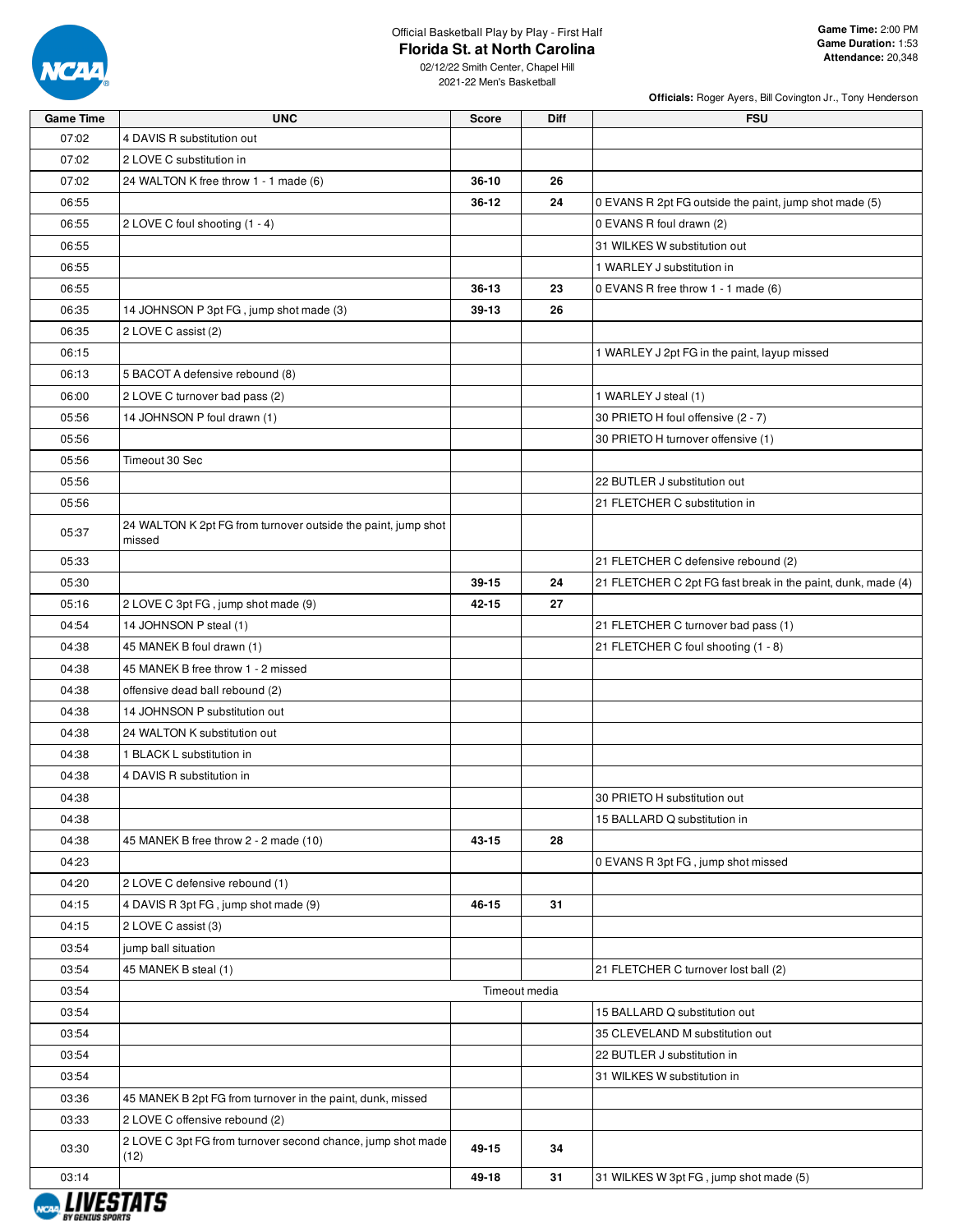

# Official Basketball Play by Play - First Half

**Florida St. at North Carolina**

02/12/22 Smith Center, Chapel Hill 2021-22 Men's Basketball

| <b>Game Time</b> | <b>UNC</b>                                                                  | <b>Score</b>         | Diff | <b>FSU</b>                                                |
|------------------|-----------------------------------------------------------------------------|----------------------|------|-----------------------------------------------------------|
| 03:14            |                                                                             |                      |      | 1 WARLEY J assist (1)                                     |
| 02:58            | 4 DAVIS R 2pt FG in the paint, driving layup made (11)                      | $51 - 18$            | 33   |                                                           |
| 02:58            | 4 DAVIS R foul drawn (1)                                                    |                      |      | 31 WILKES W foul shooting (2 - 9)                         |
| 02:58            | 4 DAVIS R free throw 1 - 1 missed                                           |                      |      |                                                           |
| 02:58            | 5 BACOT A offensive rebound (9)                                             |                      |      |                                                           |
| 02:57            | 5 BACOT A foul drawn (2)                                                    |                      |      | 21 FLETCHER C foul personal (2 - 10)                      |
| 02:57            | 5 BACOT A free throw 1 - 2 made (3)                                         | $52 - 18$            | 34   |                                                           |
| 02:57            | 5 BACOT A free throw 2 - 2 made (4)                                         | 53-18                | 35   |                                                           |
| 02:46            | 2 LOVE C steal (1)                                                          |                      |      | 1 WARLEY J turnover bad pass (2)                          |
| 02:40            | 1 BLACK L 2pt FG fast break from turnover in the paint, dunk,<br>made $(5)$ | $55 - 18$            | 37   |                                                           |
| 02:40            | 2 LOVE C assist (4)                                                         |                      |      |                                                           |
| 02:25            |                                                                             |                      |      | 0 EVANS R 2pt FG in the paint, jump shot blocked          |
| 02:25            | 45 MANEK B block (1)                                                        |                      |      |                                                           |
| 02:20            |                                                                             |                      |      | 0 EVANS R offensive rebound (1)                           |
| 02:19            |                                                                             |                      |      | 0 EVANS R 2pt FG second chance in the paint, layup missed |
| 02:16            |                                                                             |                      |      | 0 EVANS R offensive rebound (2)                           |
| 02:16            | jump ball situation                                                         |                      |      |                                                           |
| 02:16            | 45 MANEK B substitution out                                                 |                      |      |                                                           |
| 02:16            | 22 MCKOY J substitution in                                                  |                      |      |                                                           |
| 01:59            |                                                                             | 55-21                | 34   | 0 EVANS R 3pt FG second chance, jump shot made (9)        |
| 01:59            |                                                                             |                      |      | 1 WARLEY J assist (2)                                     |
| 01:37            | 2 LOVE C 3pt FG, jump shot made (15)                                        | 58-21                | 37   |                                                           |
| 01:20            |                                                                             |                      |      | 31 WILKES W 3pt FG, jump shot missed                      |
| 01:15            | 1 BLACK L defensive rebound (1)                                             |                      |      |                                                           |
| 01:11            | 5 BACOT A 2pt FG fast break in the paint, layup made (6)                    | 60-21                | 39   |                                                           |
| 01:11            | 1 BLACK L assist (4)                                                        |                      |      |                                                           |
| 01:11            | 5 BACOT A foul drawn (3)                                                    |                      |      | 22 BUTLER J foul shooting (2 - 11)                        |
| 01:11            | 5 BACOT A free throw fast break 1 - 1 missed                                |                      |      |                                                           |
| 01:11            |                                                                             |                      |      | 22 BUTLER J defensive rebound (2)                         |
| 00:49            |                                                                             | 60-24                | 36   | 21 FLETCHER C 3pt FG, jump shot made (7)                  |
| 00:49            |                                                                             |                      |      | 0 EVANS R assist (1)                                      |
| 00:38            | 4 DAVIS R 2pt FG outside the paint, jump shot made (13)                     | 62-24                | 38   |                                                           |
| 00:24            |                                                                             |                      |      | 21 FLETCHER C 2pt FG in the paint, driving layup blocked  |
| 00:24            | 5 BACOT A block (1)                                                         |                      |      |                                                           |
| 00:18            | 5 BACOT A defensive rebound (10)                                            |                      |      |                                                           |
| 00:00            | 2 LOVE C 2pt FG in the paint, layup blocked                                 |                      |      |                                                           |
| 00:00            |                                                                             |                      |      | 22 BUTLER J block (1)                                     |
| 00:00            | offensive rebound (21)                                                      |                      |      |                                                           |
|                  |                                                                             | <b>END OF PERIOD</b> |      |                                                           |
|                  |                                                                             | <b>UNC 62-24 FSU</b> |      |                                                           |

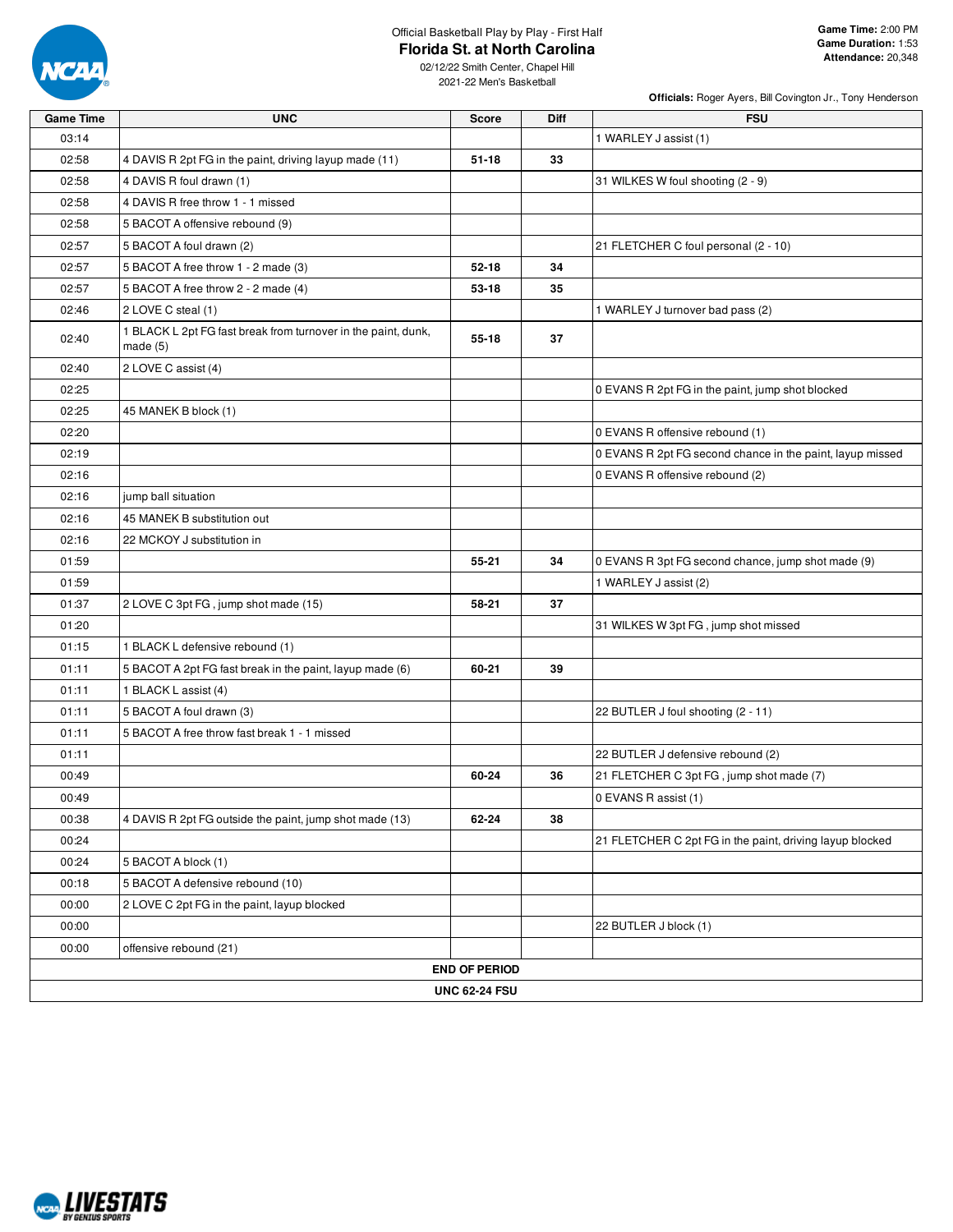

**Florida St. - 24**

# Official Basketball Box Score - First Half **Florida St. at North Carolina**

02/12/22 Smith Center, Chapel Hill 2021-22 Men's Basketball

**Officials:** Roger Ayers, Bill Covington Jr., Tony Henderson

|               |                               |       | FG       | 3P      | FT      |           |                | <b>Rebounds</b> |                | <b>Fouls</b> | <b>TP</b> | <b>AS</b>    | TO.            | <b>ST</b>    |           | <b>Blocks</b>  | $+/-$ |
|---------------|-------------------------------|-------|----------|---------|---------|-----------|----------------|-----------------|----------------|--------------|-----------|--------------|----------------|--------------|-----------|----------------|-------|
|               | NO. Name                      | Min   | M-A      | M-A     | M-A     | <b>OR</b> | <b>DR</b>      | <b>TOT</b>      | <b>PF</b>      | <b>FD</b>    |           |              |                |              | <b>BS</b> | <b>BA</b>      |       |
| 22            | F<br>John Butler              | 12:22 | $0 - 3$  | $0 - 1$ | $0-0$   |           |                | 2               | 2              | $\Omega$     | $\Omega$  | $\Omega$     | $\Omega$       | 0            |           | 0              | -20   |
| 11            | <b>Tanor Ngom</b><br>C.       | 05:23 | $0 - 1$  | $0-0$   | $1 - 2$ | $\Omega$  | $\Omega$       | $\Omega$        |                | 2            |           | $\Omega$     | 0              | $\Omega$     | $\Omega$  | $\Omega$       | -8    |
| 0             | RayQuan Evans<br>G            | 15:17 | $3-9$    | $1-2$   | $2 - 3$ | 2         | $\Omega$       | 2               |                | 2            | 9         |              | 0              |              | 0         | $\overline{c}$ | $-28$ |
| 4             | Caleb Mills<br>G              | 06:45 | $0 - 1$  | $0 - 0$ | $0-0$   | $\Omega$  | $\Omega$       | $\Omega$        | $\Omega$       | $\Omega$     | 0         | 0            | $\overline{2}$ | $\Omega$     | $\Omega$  | $\Omega$       | $-16$ |
| 35            | <b>Matthew Cleveland</b><br>G | 13:40 | $0 - 2$  | $0-0$   | $0 - 0$ | O         | $\Omega$       | 0               |                | 0            | 0         | $\mathbf{0}$ | 0              |              | 0         | $\overline{2}$ | -23   |
| 30            | Harrison Prieto               | 09:59 | $0 - 1$  | $0 - 1$ | $0-0$   | $\Omega$  |                | 1               | $\overline{2}$ | $\Omega$     | 0         | $\Omega$     |                | $\Omega$     | $\Omega$  | $\Omega$       | $-19$ |
| 21            | Cam'Ron Fletcher              | 13:34 | $3-6$    | $1-2$   | $0-0$   | $\Omega$  | $\overline{2}$ | $\overline{c}$  | 2              | 0            | 7         | $\mathbf{0}$ | 2              | $\mathbf{0}$ | $\Omega$  |                | -29   |
| 31            | <b>Wyatt Wilkes</b>           | 10:38 | $2 - 4$  | $1-2$   | $0-0$   | $\Omega$  |                | 1               | 2              | $\Omega$     | 5         | $\Omega$     | 0              | $\Omega$     | $\Omega$  | $\Omega$       | $-19$ |
|               | Jalen Warley                  | 11:38 | $1-3$    | $0-0$   | $0-0$   | $\Omega$  | $\Omega$       | 0               | $\Omega$       | 0            | 2         | 2            | 2              |              | $\Omega$  | $\Omega$       | -24   |
| 15            | Quincy Ballard                | 00:44 | $0-0$    | $0-0$   | $0 - 0$ | $\Omega$  | $\Omega$       | $\mathbf{0}$    | $\Omega$       | $\Omega$     | $\Omega$  | $\Omega$     | 0              | $\Omega$     | $\Omega$  | $\Omega$       | $-4$  |
| Team          |                               |       |          |         | 2       | $\Omega$  | 2              |                 |                | $\Omega$     |           |              |                |              |           |                |       |
| <b>Totals</b> |                               |       | $9 - 30$ | $3-8$   | $3-5$   | 5         | 5              | 10              | 11             | 4            | 24        | 3            | 8              | 3            |           | 5              | $-38$ |

|                     | <b>Shooting By Period</b> |       |
|---------------------|---------------------------|-------|
| 1 <sup>st</sup> FG% | $9 - 30$                  | 30.0% |
| 3PT%                | $3-8$                     | 37.5% |
| FT%                 | 3-5                       | 60%   |
| GM FG%              | $9 - 30$                  | 30.0% |
| 3PT%                | $3 - 8$                   | 37.5% |
| FT%                 | $3 - 5$                   | 60.0% |

Dead Ball Rebounds: 2, 0

### **North Carolina - 62**

**Technical Fouls:**:NONE

|               |                         |       | FG      | 3P       | FT       |          |                | <b>Rebounds</b> |             | <b>Fouls</b> | <b>TP</b> | <b>ASITO</b> |   |   |                | <b>ST</b>   |       | <b>Blocks</b> |  |
|---------------|-------------------------|-------|---------|----------|----------|----------|----------------|-----------------|-------------|--------------|-----------|--------------|---|---|----------------|-------------|-------|---------------|--|
|               | NO. Name                | Min   | M-A     | M-A      | M-A      | OR.      | <b>DR</b>      | <b>TOT</b>      | PF          | <b>FD</b>    |           |              |   |   | <b>BS</b>      | <b>BA</b>   | $+/-$ |               |  |
| 5             | Armando Bacot<br>F      | 18:00 | 2-2     | $0 - 0$  | $2 - 3$  | 2        | 8              | 10              |             | 3            | 6         |              |   | 0 |                | 0           | 38    |               |  |
| 45            | <b>Brady Manek</b><br>F | 16:46 | $4 - 5$ | $1 - 1$  | $1-2$    |          | $\overline{c}$ | 3               |             |              | 10        |              | 0 |   |                | $\mathbf 0$ | 34    |               |  |
|               | Leaky Black<br>G        | 14:33 | $2 - 2$ | $0 - 0$  | 1-1      | $\Omega$ |                |                 | $\Omega$    | 2            | 5         | 4            | 0 | 0 | 0              | 0           | 32    |               |  |
|               | Caleb Love<br>G         | 16:57 | $5-8$   | $5-6$    | $0 - 0$  |          |                | 2               |             | 0            | 15        | 4            | 2 |   |                |             | 34    |               |  |
| 4             | <b>RJ Davis</b><br>G    | 17:36 | $6 - 8$ | 1-2      | $0 - 1$  | $\Omega$ | 2              | 2               | $\Omega$    |              | 13        | 2            |   |   | $\overline{2}$ | 0           | 36    |               |  |
| 3             | Dontrez Styles          | 05:00 | 1-1     | $0 - 0$  | $2 - 3$  |          |                | $\overline{2}$  | $\mathbf 0$ | 2            | 4         | $\Omega$     | 3 | 0 | $\mathbf 0$    | 0           |       |               |  |
| 24            | Kerwin Walton           | 05:27 | $2 - 4$ | 1-2      | 1-1      | $\Omega$ | 0              | 0               |             |              | 6         | $\Omega$     | 0 | 0 | 0              | 0           | 6     |               |  |
| 14            | Puff Johnson            | 03:25 | 1-1     | $1 - 1$  | $0-0$    | $\Omega$ | $\Omega$       | $\mathbf 0$     | 0           |              | 3         |              |   |   | 0              | 0           | 2     |               |  |
| 22            | Justin McKoy            | 02:16 | $0-0$   | $0 - 0$  | $0-0$    | 0        | $\Omega$       | 0               | 0           | $\Omega$     | 0         | 0            | 0 | 0 | 0              | 0           |       |               |  |
| Team          |                         |       |         |          |          |          | $\Omega$       |                 |             |              | $\Omega$  |              | 0 |   |                |             |       |               |  |
| <b>Totals</b> |                         |       | 23-31   | $9 - 12$ | $7 - 11$ | 6        | 15             | 21              | 4           | 11           | 62        | 12           | 6 | 4 | 5              |             | 38    |               |  |
|               | Technical Fouls::NONE   |       |         |          |          |          |                |                 |             |              |           |              |   |   |                |             |       |               |  |

| <b>Shooting By Period</b> |      |           |       |  |  |  |  |  |
|---------------------------|------|-----------|-------|--|--|--|--|--|
| 1st                       | FG%  | $23-31$   | 74.2% |  |  |  |  |  |
|                           | 3PT% | $9 - 12$  | 75.0% |  |  |  |  |  |
|                           | FT%  | $7 - 11$  | 63.6% |  |  |  |  |  |
| GM FG%                    |      | $23 - 31$ | 74.2% |  |  |  |  |  |
|                           | 3PT% | $9 - 12$  | 75.0% |  |  |  |  |  |
|                           | FT%  | $7 - 11$  | 63.6% |  |  |  |  |  |

Dead Ball Rebounds: 1, 1

|                                                             | <b>FSU</b> | <b>UNC</b>                  |                      |    | <b>FSU UNC</b> |                                 |     |     |     |
|-------------------------------------------------------------|------------|-----------------------------|----------------------|----|----------------|---------------------------------|-----|-----|-----|
| <b>Biggest lead</b>                                         |            | $ 0(1st20:00) 39(1st1:11) $ | <b>Points from</b>   |    |                | <b>Period by Period Scoring</b> |     |     |     |
|                                                             |            |                             | <b>Turnovers</b>     |    | 13             |                                 | 1st | 2nd | TOT |
| <b>Best Scoring Run</b> $3(1^{st}9.19)$ $ 18(1^{st}13.31) $ |            |                             | <b>Paint</b>         | 8  | 24             |                                 |     |     |     |
| <b>Lead Changes</b>                                         |            |                             | <b>Second Chance</b> | 3  | 10             | <b>FSU</b>                      | 24  | 50  | 74  |
| <b>Times Tied</b>                                           |            |                             | <b>Fast Breaks</b>   | 3  | 16             | <b>UNC</b>                      | 62  | 32  |     |
| <b>Time with Lead</b>                                       | 00:00      | 19:12                       | <b>Bench</b>         | 14 | 13             |                                 |     |     | 94  |

**NORD LIVESTATS**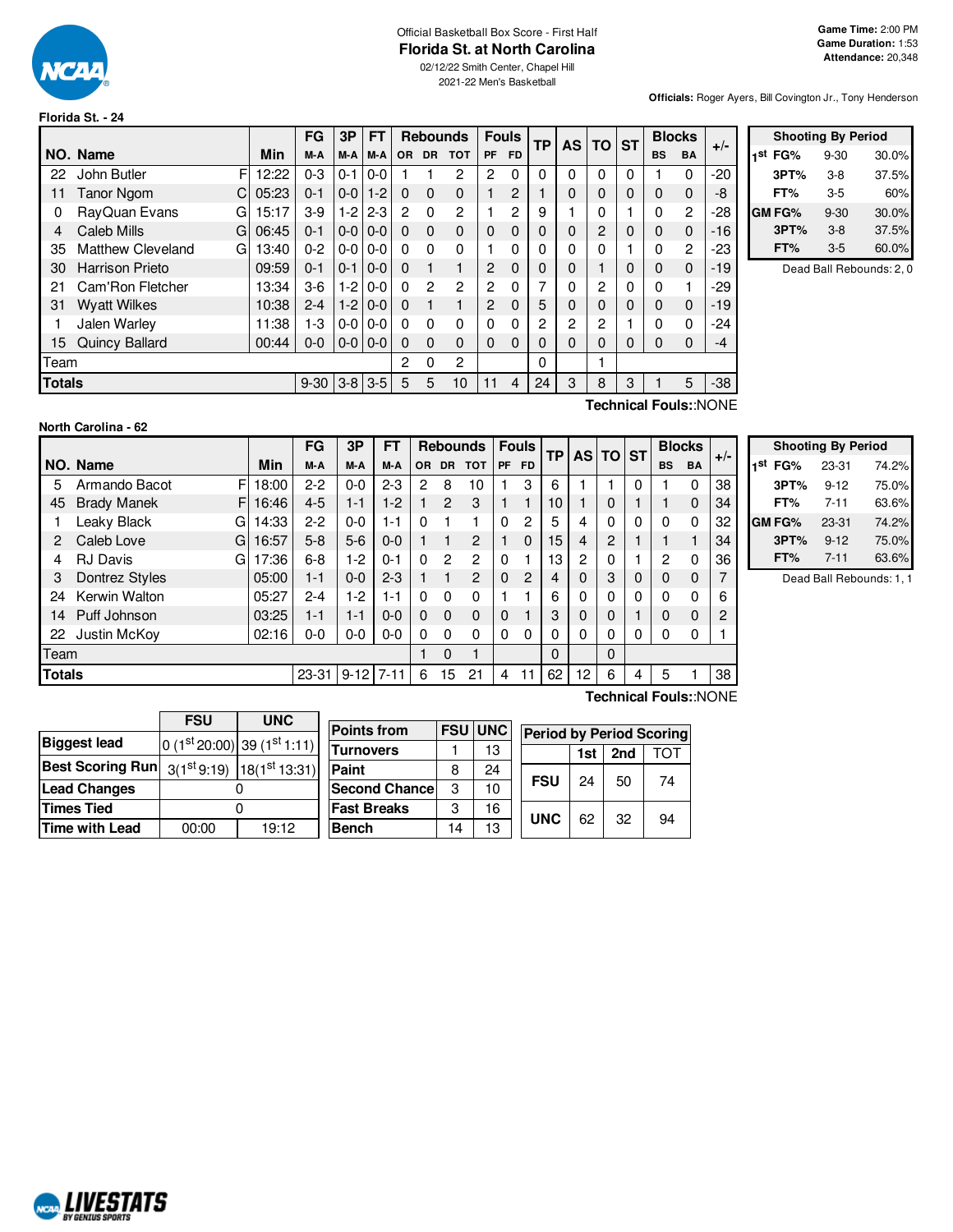

# **Florida St. at North Carolina**

**Officials:** Roger Ayers, Bill Covington Jr., Tony Henderson

### **Period 2**

| <b>Quarter Starters:</b> |                                                          |           |              |             |                                        |                                                           |
|--------------------------|----------------------------------------------------------|-----------|--------------|-------------|----------------------------------------|-----------------------------------------------------------|
| <b>UNC</b>               | 1 Black L                                                | 2 Love C  | 4 Davis R    |             | 5 Bacot A                              | 45 Manek B                                                |
| <b>FSU</b>               | 0 Evans R                                                | 11 Ngom T | 22 Butler J  |             | 31 Wilkes W                            | 35 Cleveland M                                            |
| <b>Game Time</b>         | <b>UNC</b>                                               |           | <b>Score</b> | <b>Diff</b> |                                        | <b>FSU</b>                                                |
| 20:00                    | 22 MCKOY J substitution out                              |           |              |             |                                        |                                                           |
| 20:00                    | 45 MANEK B substitution in                               |           |              |             |                                        |                                                           |
| 20:00                    |                                                          |           |              |             | 21 FLETCHER C substitution out         |                                                           |
| 20:00                    |                                                          |           |              |             | 31 WILKES W substitution out           |                                                           |
| 20:00                    |                                                          |           |              |             | 11 NGOM T substitution in              |                                                           |
| 20:00                    |                                                          |           |              |             | 35 CLEVELAND M substitution in         |                                                           |
| 20:00                    |                                                          |           |              |             | 1 WARLEY J substitution out            |                                                           |
| 20:00                    |                                                          |           |              |             | 31 WILKES W substitution in            |                                                           |
| 19:47                    | 2 LOVE C turnover bad pass (3)                           |           |              |             |                                        |                                                           |
| 19:41                    |                                                          |           |              |             |                                        | 0 EVANS R 2pt FG from turnover in the paint, layup missed |
| 19:38                    |                                                          |           |              |             | 31 WILKES W offensive rebound (2)      |                                                           |
| 19:33                    |                                                          |           |              |             | paint, jump shot missed                | 35 CLEVELAND M 2pt FG from turnover second chance in the  |
| 19:29                    | 5 BACOT A defensive rebound (11)                         |           |              |             |                                        |                                                           |
| 19:11                    | 45 MANEK B 3pt FG, jump shot missed                      |           |              |             |                                        |                                                           |
| 19:07                    |                                                          |           |              |             | 22 BUTLER J defensive rebound (3)      |                                                           |
| 18:54                    |                                                          |           |              |             |                                        | 35 CLEVELAND M 2pt FG in the paint, jump shot missed      |
| 18:45                    | 2 LOVE C defensive rebound (3)                           |           |              |             |                                        |                                                           |
| 18:45                    | 5 BACOT A 2pt FG fast break in the paint, layup made (8) |           | 64-24        | 40          |                                        |                                                           |
| 18:45                    | 2 LOVE C assist (5)                                      |           |              |             |                                        |                                                           |
| 18:31                    | 4 DAVIS R foul shooting (1 - 1)                          |           |              |             | 35 CLEVELAND M foul drawn (1)          |                                                           |
| 18:31                    |                                                          |           | 64-25        | 39          |                                        | 35 CLEVELAND M free throw 1 - 2 made (1)                  |
| 18:31                    |                                                          |           |              |             | 11 NGOM T substitution out             |                                                           |
| 18:31                    |                                                          |           |              |             | 30 PRIETO H substitution in            |                                                           |
| 18:31                    |                                                          |           | 64-26        | 38          |                                        | 35 CLEVELAND M free throw 2 - 2 made (2)                  |
| 18:21                    | 5 BACOT A 2pt FG in the paint, layup missed              |           |              |             |                                        |                                                           |
| 18:18                    |                                                          |           |              |             | 31 WILKES W defensive rebound (3)      |                                                           |
| 18:12                    |                                                          |           | 64-29        | 35          | 22 BUTLER J 3pt FG, jump shot made (3) |                                                           |
| 18:12                    |                                                          |           |              |             | 31 WILKES W assist (1)                 |                                                           |
| 17:55                    | 2 LOVE C 3pt FG, jump shot missed                        |           |              |             |                                        |                                                           |
| 17:50                    |                                                          |           |              |             | 30 PRIETO H defensive rebound (2)      |                                                           |
| 17:45                    |                                                          |           |              |             |                                        | 22 BUTLER J 2pt FG in the paint, layup missed             |
| 17:42                    | 5 BACOT A defensive rebound (12)                         |           |              |             |                                        |                                                           |
| 17:26                    | 45 MANEK B 3pt FG, jump shot missed                      |           |              |             |                                        |                                                           |
| 17:22                    |                                                          |           |              |             | 22 BUTLER J defensive rebound (4)      |                                                           |
| 17:17                    | 4 DAVIS R foul personal (2 - 2)                          |           |              |             | 0 EVANS R foul drawn (3)               |                                                           |
| 17:09                    |                                                          |           | 64-32        | 32          |                                        | 22 BUTLER J 3pt FG, jump shot made (6)                    |
| 17:09                    |                                                          |           |              |             | 0 EVANS R assist (2)                   |                                                           |
| 16:46                    | 45 MANEK B 2pt FG in the paint, layup made (12)          |           | 66-32        | 34          |                                        |                                                           |
| 16:46                    | 4 DAVIS R assist (3)                                     |           |              |             |                                        |                                                           |
| 16:34                    |                                                          |           | 66-35        | 31          | 30 PRIETO H 3pt FG, jump shot made (3) |                                                           |
| 16:34                    |                                                          |           |              |             | 0 EVANS R assist (3)                   |                                                           |
| 16:19                    | 4 DAVIS R 2pt FG in the paint, jump shot blocked         |           |              |             |                                        |                                                           |
|                          |                                                          |           |              |             |                                        |                                                           |

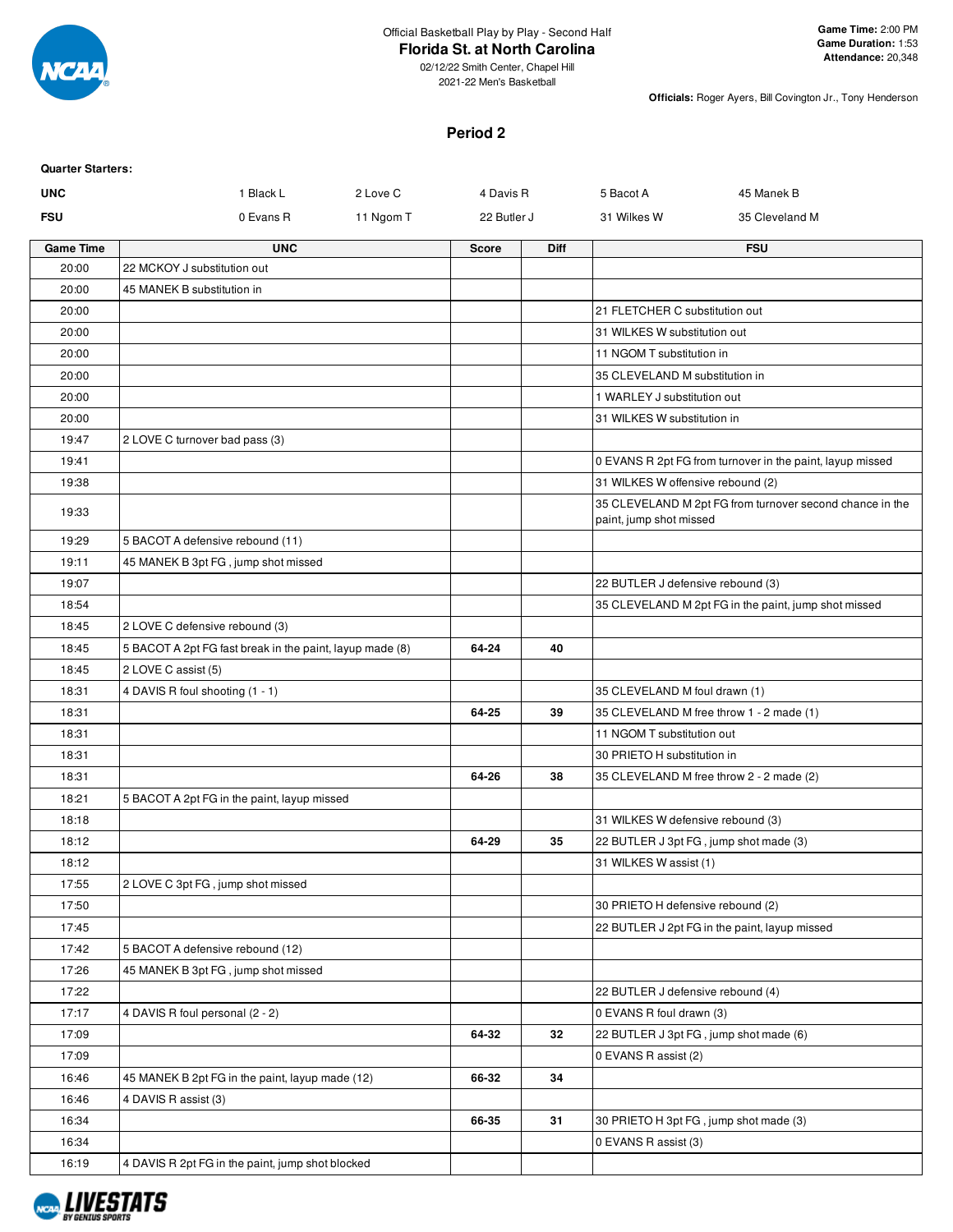

# Official Basketball Play by Play - Second Half

# **Florida St. at North Carolina**

02/12/22 Smith Center, Chapel Hill 2021-22 Men's Basketball

| <b>Game Time</b> | <b>UNC</b>                                                       | <b>Score</b> | Diff          | <b>FSU</b>                                                                  |
|------------------|------------------------------------------------------------------|--------------|---------------|-----------------------------------------------------------------------------|
| 16:19            |                                                                  |              |               | 35 CLEVELAND M block (1)                                                    |
| 16:13            | 5 BACOT A offensive rebound (13)                                 |              |               |                                                                             |
| 16:12            | 5 BACOT A 2pt FG second chance in the paint, layup made (10)     | 68-35        | 33            |                                                                             |
| 16:01            |                                                                  | 68-37        | 31            | 0 EVANS R 2pt FG in the paint, turnaround jump shot made (11)               |
| 15:38            | 4 DAVIS R 3pt FG, jump shot made (16)                            | 71-37        | 34            |                                                                             |
| 15:38            | 1 BLACK L assist (5)                                             |              |               |                                                                             |
| 15:18            |                                                                  |              |               | 22 BUTLER J 3pt FG, jump shot missed                                        |
| 15:14            | 1 BLACK L defensive rebound (2)                                  |              |               |                                                                             |
| 15:10            | 4 DAVIS R 3pt FG, jump shot missed                               |              |               |                                                                             |
| 15:05            | 1 BLACK L offensive rebound (3)                                  |              |               |                                                                             |
| 15:01            | 45 MANEK B 2pt FG second chance in the paint, dunk, made<br>(14) | 73-37        | 36            |                                                                             |
| 15:01            | 2 LOVE C assist (6)                                              |              |               |                                                                             |
| 14:47            |                                                                  |              | Timeout media |                                                                             |
| 14:47            |                                                                  |              |               | 0 EVANS R substitution out                                                  |
| 14:47            |                                                                  |              |               | 35 CLEVELAND M substitution out                                             |
| 14:47            |                                                                  |              |               | 1 WARLEY J substitution in                                                  |
| 14:47            |                                                                  |              |               | 21 FLETCHER C substitution in                                               |
| 14:42            |                                                                  |              |               | 22 BUTLER J 2pt FG outside the paint, jump shot missed                      |
| 14:38            | 4 DAVIS R defensive rebound (3)                                  |              |               |                                                                             |
| 14:19            | 5 BACOT A 2pt FG in the paint, layup made (12)                   | 75-37        | 38            |                                                                             |
| 14:19            | 45 MANEK B assist (2)                                            |              |               |                                                                             |
| 14:09            |                                                                  |              |               | 22 BUTLER J 2pt FG outside the paint, jump shot missed                      |
| 14:05            | 45 MANEK B defensive rebound (4)                                 |              |               |                                                                             |
| 13:59            | 2 LOVE C 2pt FG in the paint, layup blocked                      |              |               |                                                                             |
| 13:59            |                                                                  |              |               | 1 WARLEY J block (1)                                                        |
| 13:55            |                                                                  |              |               | 22 BUTLER J defensive rebound (5)                                           |
| 13:53            | 4 DAVIS R foul personal (3 - 3)                                  |              |               | 21 FLETCHER C foul drawn (1)                                                |
| 13:33            |                                                                  | 75-39        | 36            | 22 BUTLER J 2pt FG in the paint, driving layup made (8)                     |
| 13:33            |                                                                  |              |               | 30 PRIETO H assist (1)                                                      |
| 13:33            | 45 MANEK B foul shooting (2 - 4)                                 |              |               | 22 BUTLER J foul drawn (1)                                                  |
| 13:33            |                                                                  | 75-40        | 35            | 22 BUTLER J free throw 1 - 1 made (9)                                       |
| 13:25            | 5 BACOT A 2pt FG in the paint, alleyoop made (14)                | 77-40        | 37            |                                                                             |
| 13:25            | 4 DAVIS R assist (4)                                             |              |               |                                                                             |
| 13:12            |                                                                  |              |               | 1 WARLEY J 2pt FG in the paint, layup missed                                |
| 13:05            |                                                                  |              |               | 21 FLETCHER C offensive rebound (3)                                         |
| 13:05            |                                                                  | 77-42        | 35            | 21 FLETCHER C 2pt FG second chance in the paint, dunk,<br>made(9)           |
| 12:56            | 1 BLACK L turnover bad pass (1)                                  |              |               |                                                                             |
| 12:52            |                                                                  | 77-44        | 33            | 21 FLETCHER C 2pt FG from turnover in the paint, driving layup<br>made (11) |
| 12:31            | 5 BACOT A 2pt FG in the paint, layup blocked                     |              |               |                                                                             |
| 12:31            |                                                                  |              |               | 22 BUTLER J block (2)                                                       |
| 12:27            | 5 BACOT A offensive rebound (14)                                 |              |               |                                                                             |
| 12:27            | 5 BACOT A foul drawn (4)                                         |              |               | 30 PRIETO H foul shooting (3 - 1)                                           |
| 12:27            | 5 BACOT A free throw 1 - 2 missed                                |              |               |                                                                             |
| 12:27            | offensive dead ball rebound (3)                                  |              |               |                                                                             |
| 12:27            |                                                                  |              |               | 22 BUTLER J substitution out                                                |
| 12:27            |                                                                  |              |               | 11 NGOM T substitution in                                                   |
| 12:27            | 5 BACOT A free throw 2 - 2 made (15)                             | 78-44        | 34            |                                                                             |

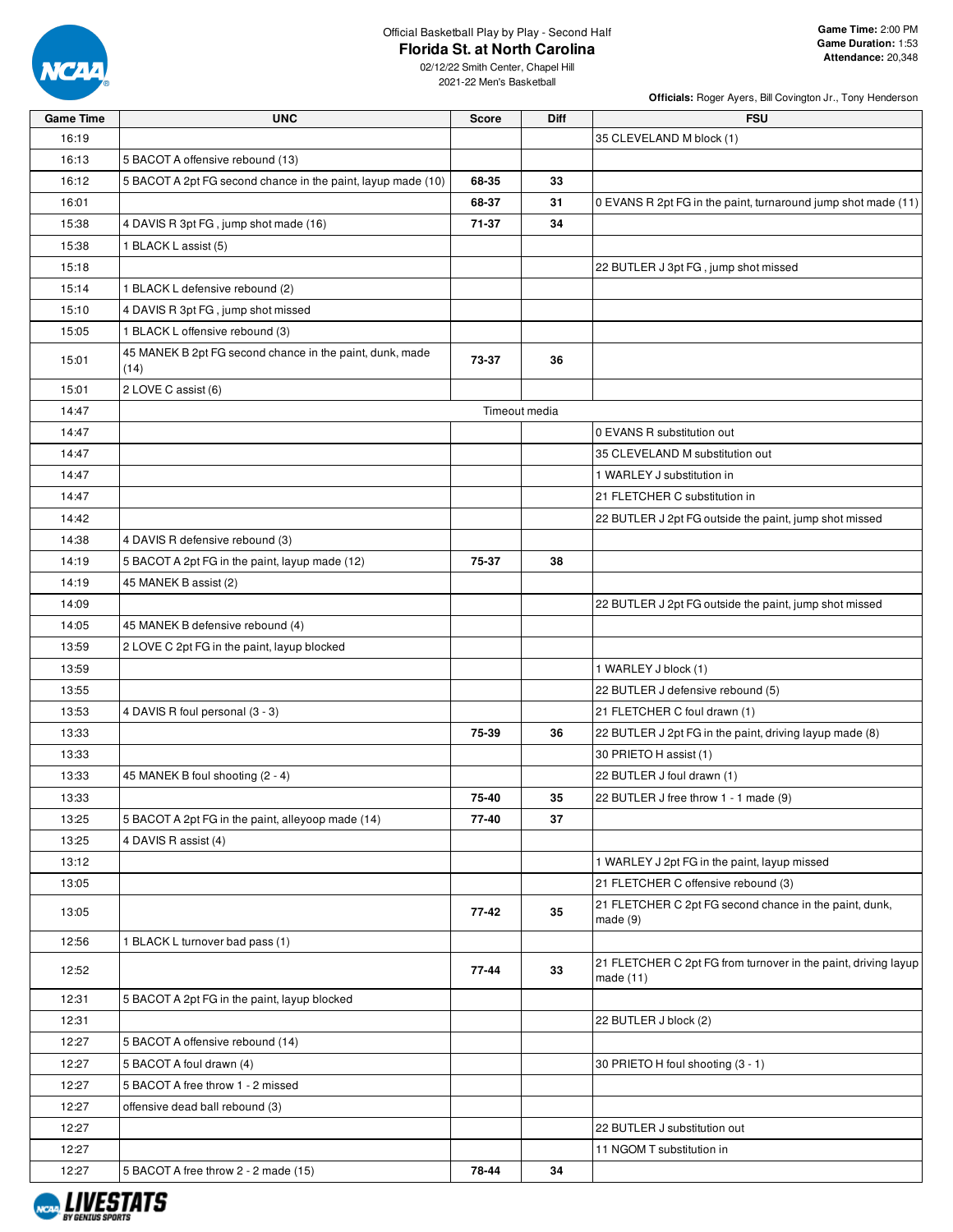

# Official Basketball Play by Play - Second Half

**Officials:** Roger Ayers, Bill Covington Jr., Tony Henderson

| <b>Game Time</b> | <b>UNC</b>                                                                 | <b>Score</b> | Diff          | <b>FSU</b>                                                                   |
|------------------|----------------------------------------------------------------------------|--------------|---------------|------------------------------------------------------------------------------|
| 12:18            |                                                                            |              |               | 1 WARLEY J 2pt FG outside the paint, jump shot missed                        |
| 12:16            | 4 DAVIS R defensive rebound (4)                                            |              |               |                                                                              |
| 12:12            | 4 DAVIS R turnover lost ball (1)                                           |              |               | 21 FLETCHER C steal (1)                                                      |
| 12:07            |                                                                            |              |               | 21 FLETCHER C 2pt FG from turnover in the paint, driving layup<br>missed     |
| 12:03            |                                                                            |              |               | 21 FLETCHER C offensive rebound (4)                                          |
| 12:02            | 45 MANEK B steal (2)                                                       |              |               | 21 FLETCHER C turnover lost ball (3)                                         |
| 11:57            | 5 BACOT A 2pt FG fast break from turnover in the paint, dunk,<br>made (17) | 80-44        | 36            |                                                                              |
| 11:57            | 4 DAVIS R assist (5)                                                       |              |               |                                                                              |
| 11:42            | 2 LOVE C foul personal (2 - 5)                                             |              |               | 31 WILKES W foul drawn (1)                                                   |
| 11:42            |                                                                            |              | Timeout media |                                                                              |
| 11:42            | 4 DAVIS R substitution out                                                 |              |               |                                                                              |
| 11:42            | 45 MANEK B substitution out                                                |              |               |                                                                              |
| 11:42            | 3 STYLES D substitution in                                                 |              |               |                                                                              |
| 11:42            | 24 WALTON K substitution in                                                |              |               |                                                                              |
| 11:33            |                                                                            |              |               | 30 PRIETO H 2pt FG outside the paint, jump shot missed                       |
| 11:29            |                                                                            |              |               | 21 FLETCHER C offensive rebound (5)                                          |
| 11:24            | 1 BLACK L steal (1)                                                        |              |               | 21 FLETCHER C turnover bad pass (4)                                          |
| 11:16            | 24 WALTON K 3pt FG from turnover, jump shot missed                         |              |               |                                                                              |
| 11:13            |                                                                            |              |               | 1 WARLEY J defensive rebound (1)                                             |
| 11:01            |                                                                            |              |               | 31 WILKES W 3pt FG, jump shot missed                                         |
| 10:56            | 24 WALTON K defensive rebound (1)                                          |              |               |                                                                              |
| 10:53            | 24 WALTON K turnover bad pass (1)                                          |              |               | 21 FLETCHER C steal (2)                                                      |
| 10:47            |                                                                            |              |               | 21 FLETCHER C 3pt FG from turnover, jump shot missed                         |
| 10:45            |                                                                            |              |               | 30 PRIETO H offensive rebound (3)                                            |
| 10:38            |                                                                            | 80-46        | 34            | 11 NGOM T 2pt FG from turnover second chance in the paint,<br>dunk, made (3) |
| 10:38            |                                                                            |              |               | 1 WARLEY J assist (3)                                                        |
| 10:14            | 5 BACOT A turnover bad pass (2)                                            |              |               | 21 FLETCHER C steal (3)                                                      |
| 10:11            | 5 BACOT A foul shooting (2 - 6)                                            |              |               | 1 WARLEY J foul drawn (1)                                                    |
| 10:11            |                                                                            | 80-47        | 33            | 1 WARLEY J free throw fast break 1 - 2 made (3)                              |
| 10:11            | 5 BACOT A substitution out                                                 |              |               |                                                                              |
| 10:11            | 45 MANEK B substitution in                                                 |              |               |                                                                              |
| 10:11            |                                                                            | 80-48        | 32            | 1 WARLEY J free throw fast break 2 - 2 made (4)                              |
| 10:02            | 3 STYLES D 2pt FG in the paint, dunk, made (6)                             | 82-48        | 34            |                                                                              |
| 10:02            | 45 MANEK B assist (3)                                                      |              |               |                                                                              |
| 09:49            |                                                                            |              |               | 1 WARLEY J 2pt FG in the paint, layup missed                                 |
| 09:44            |                                                                            |              |               | 11 NGOM T offensive rebound (1)                                              |
| 09:44            |                                                                            | 82-50        | 32            | 11 NGOM T 2pt FG second chance in the paint, dunk, made (5)                  |
| 09:31            | 2 LOVE C turnover bad pass (4)                                             |              |               | 21 FLETCHER C steal (4)                                                      |
| 09:24            |                                                                            |              |               | 1 WARLEY J 3pt FG from turnover, jump shot missed                            |
| 09:20            |                                                                            |              |               | 11 NGOM T offensive rebound (2)                                              |
| 09:20            | 45 MANEK B foul shooting (3 - 7)                                           |              |               | 11 NGOM T foul drawn (3)                                                     |
| 09:20            |                                                                            |              |               | 11 NGOM T free throw 1 - 2 missed                                            |
| 09:20            |                                                                            |              |               | offensive dead ball rebound (3)                                              |
| 09:20            |                                                                            |              |               | 1 WARLEY J substitution out                                                  |
| 09:20            |                                                                            |              |               | 0 EVANS R substitution in                                                    |
| 09:20            |                                                                            | 82-51        | 31            | 11 NGOM T free throw 2 - 2 made (6)                                          |
| 09:09            | 3 STYLES D foul drawn (3)                                                  |              |               | 21 FLETCHER C foul personal (3 - 2)                                          |
|                  |                                                                            |              |               |                                                                              |

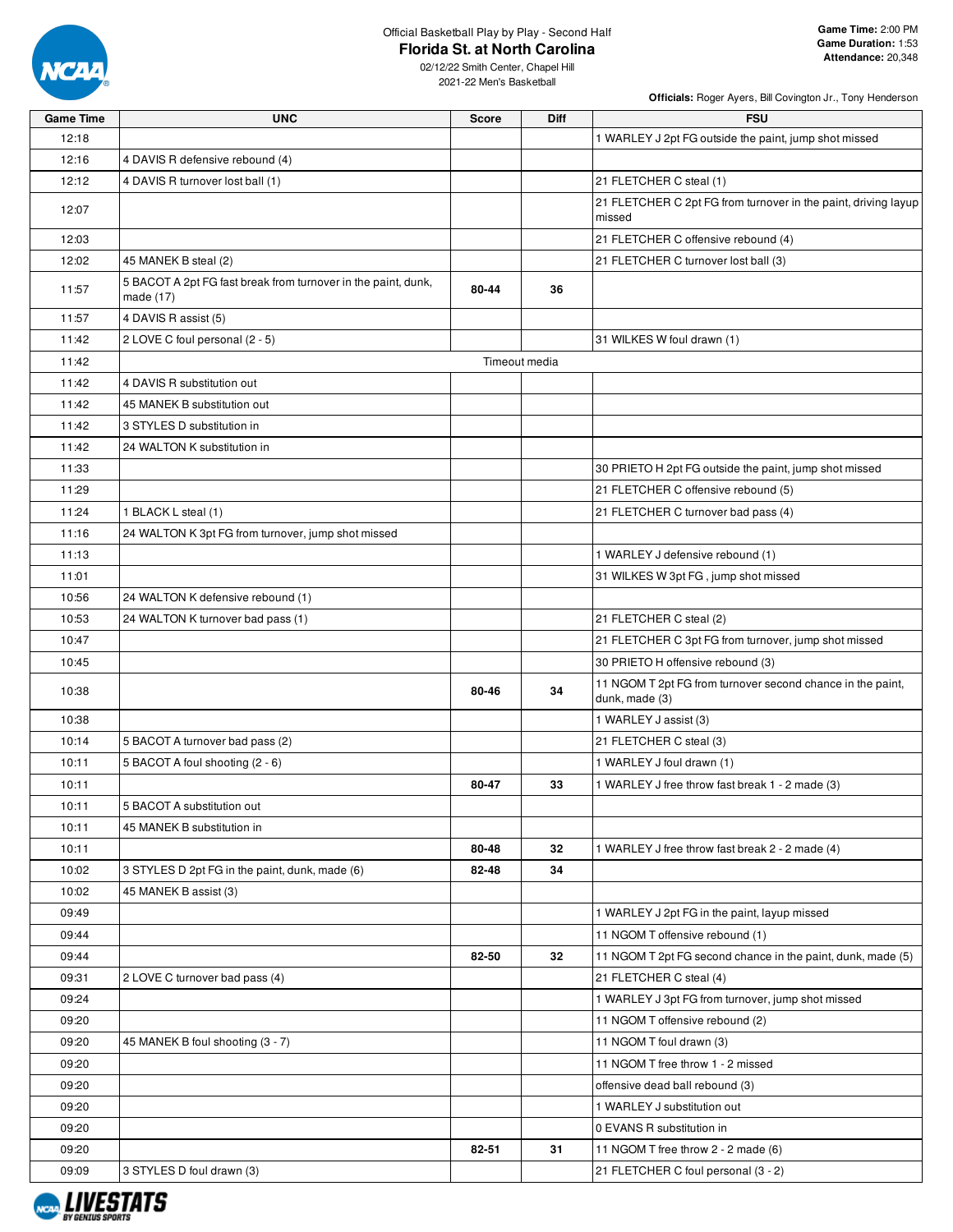

### Official Basketball Play by Play - Second Half **Florida St. at North Carolina**

**Officials:** Roger Ayers, Bill Covington Jr., Tony Henderson

| <b>Game Time</b>      | <b>UNC</b>                                                       | <b>Score</b> | <b>Diff</b>   | <b>FSU</b>                                                                 |
|-----------------------|------------------------------------------------------------------|--------------|---------------|----------------------------------------------------------------------------|
| 09:09                 | 1 BLACK L substitution out                                       |              |               |                                                                            |
| 09:09                 | 14 JOHNSON P substitution in                                     |              |               |                                                                            |
| 08:55                 | 3 STYLES D 3pt FG, jump shot missed                              |              |               |                                                                            |
| 08:53                 |                                                                  |              |               | defensive dead ball rebound (4)                                            |
| 08:40                 | 2 LOVE C steal (2)                                               |              |               | 31 WILKES W turnover bad pass (1)                                          |
| 08:35                 | 2 LOVE C 2pt FG from turnover in the paint, dunk, missed         |              |               |                                                                            |
| 08:31                 |                                                                  |              |               | 0 EVANS R defensive rebound (3)                                            |
| 08:29                 |                                                                  | 82-54        | 28            | 21 FLETCHER C 3pt FG, jump shot made (14)                                  |
| 08:29                 |                                                                  |              |               | 31 WILKES W assist (2)                                                     |
| 08:11                 | 2 LOVE C 3pt FG, jump shot made (18)                             | 85-54        | 31            |                                                                            |
| 08:11                 | 14 JOHNSON P assist (1)                                          |              |               |                                                                            |
| 07:44                 | 45 MANEK B foul drawn (2)                                        |              |               | 11 NGOM T foul offensive (2 - 3)                                           |
| 07:44                 |                                                                  |              |               | 11 NGOM T turnover offensive (1)                                           |
| 07:44                 |                                                                  |              | Timeout media |                                                                            |
| 07:44                 | 2 LOVE C substitution out                                        |              |               |                                                                            |
| 07:44                 | 4 DAVIS R substitution in                                        |              |               |                                                                            |
|                       |                                                                  |              |               |                                                                            |
| 07:44                 |                                                                  |              |               | 11 NGOM T substitution out                                                 |
| 07:44                 |                                                                  |              |               | 31 WILKES W substitution out                                               |
| 07:44                 |                                                                  |              |               | 22 BUTLER J substitution in                                                |
| 07:44                 |                                                                  |              |               | 35 CLEVELAND M substitution in                                             |
| 07:20                 | 4 DAVIS R 3pt FG from turnover, jump shot missed                 |              |               |                                                                            |
| 07:16                 |                                                                  |              |               | 0 EVANS R defensive rebound (4)                                            |
| 07:13                 |                                                                  | 85-56        | 29            | 35 CLEVELAND M 2pt FG fast break in the paint, driving layup<br>made $(4)$ |
| 07:13                 |                                                                  |              |               | 0 EVANS R assist (4)                                                       |
| 06:56                 | 45 MANEK B 3pt FG, jump shot missed                              |              |               |                                                                            |
| 06:52                 |                                                                  |              |               | 22 BUTLER J defensive rebound (6)                                          |
| 06:41                 | 24 WALTON K foul shooting (2 - 8)                                |              |               | 35 CLEVELAND M foul drawn (2)                                              |
| 06:41                 |                                                                  |              |               | 35 CLEVELAND M free throw 1 - 2 missed                                     |
| 06:41                 |                                                                  |              |               | offensive dead ball rebound (5)                                            |
| 06:41                 |                                                                  |              |               | 35 CLEVELAND M free throw 2 - 2 missed                                     |
| 06:41                 | 14 JOHNSON P defensive rebound (1)                               |              |               |                                                                            |
| 06:26                 | 3 STYLES D 2pt FG in the paint, jump shot missed                 |              |               |                                                                            |
| 06:23                 |                                                                  |              |               | 21 FLETCHER C defensive rebound (6)                                        |
| 06:18                 |                                                                  | 85-58        | 27            | 35 CLEVELAND M 2pt FG in the paint, driving layup made (6)                 |
| 05:57                 | 14 JOHNSON P 3pt FG, jump shot missed                            |              |               |                                                                            |
| 05:51                 | 45 MANEK B offensive rebound (5)                                 |              |               |                                                                            |
| 05:51                 | 45 MANEK B 2pt FG second chance in the paint, layup made<br>(16) | 87-58        | 29            |                                                                            |
| 05:44                 |                                                                  | 87-60        | 27            | 0 EVANS R 2pt FG in the paint, driving layup made (13)                     |
| 05:26                 | 4 DAVIS R 3pt FG, jump shot missed                               |              |               |                                                                            |
| 05:22                 |                                                                  |              |               | 21 FLETCHER C defensive rebound (7)                                        |
| 05:18                 |                                                                  |              |               | 21 FLETCHER C turnover bad pass (5)                                        |
| 05:18                 |                                                                  |              |               | 30 PRIETO H substitution out                                               |
| 05:18                 |                                                                  |              |               | 11 NGOM T substitution in                                                  |
| 05:18                 | 4 DAVIS R substitution out                                       |              |               |                                                                            |
| 05:18                 | 45 MANEK B substitution out                                      |              |               |                                                                            |
| 05:18                 | 11 DUNN D substitution in                                        |              |               |                                                                            |
| 05:18                 | 22 MCKOY J substitution in                                       |              |               |                                                                            |
|                       |                                                                  |              |               |                                                                            |
| 05:02<br>, ,,,,,,,,,, | 3 STYLES D 3pt FG from turnover, jump shot missed                |              |               |                                                                            |

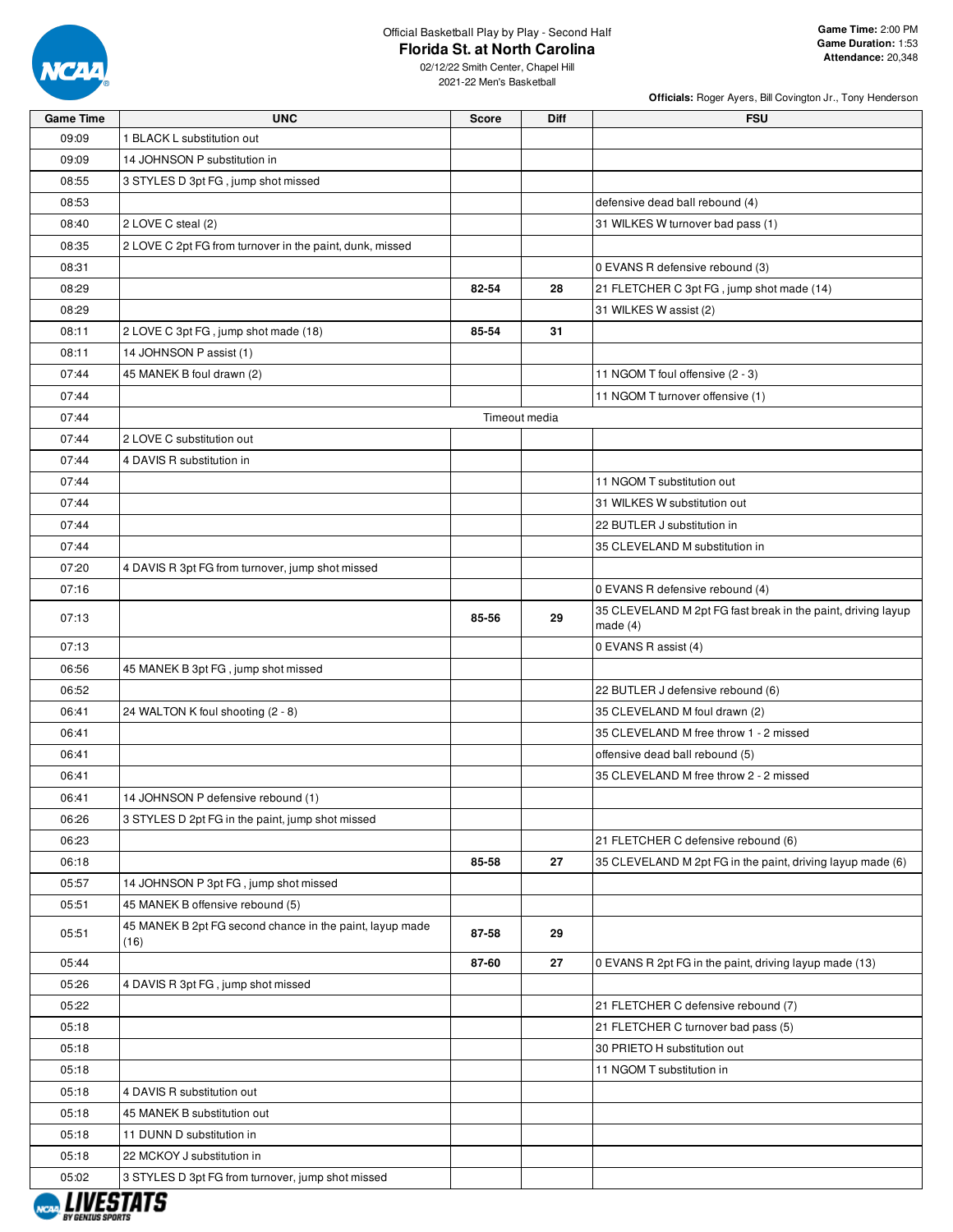

### Official Basketball Play by Play - Second Half **Florida St. at North Carolina**

**Officials:** Roger Ayers, Bill Covington Jr., Tony Henderson

| <b>Game Time</b> | <b>UNC</b>                                                        | <b>Score</b>  | <b>Diff</b> | <b>FSU</b>                                                                   |
|------------------|-------------------------------------------------------------------|---------------|-------------|------------------------------------------------------------------------------|
| 05:00            |                                                                   |               |             | 21 FLETCHER C defensive rebound (8)                                          |
| 04:49            | 24 WALTON K foul shooting (3 - 9)                                 |               |             | 11 NGOM T foul drawn (4)                                                     |
| 04:49            |                                                                   | 87-61         | 26          | 11 NGOM T free throw 1 - 2 made (7)                                          |
| 04:49            |                                                                   |               |             | 0 EVANS R substitution out                                                   |
| 04:49            |                                                                   |               |             | 1 WARLEY J substitution in                                                   |
| 04:49            |                                                                   | 87-62         | 25          | 11 NGOM T free throw 2 - 2 made (8)                                          |
| 04:24            | 11 DUNN D foul offensive (1 - 10)                                 |               |             | 11 NGOM T foul drawn (5)                                                     |
| 04:24            | 11 DUNN D turnover offensive (1)                                  |               |             |                                                                              |
| 04:12            |                                                                   |               |             | 35 CLEVELAND M 2pt FG from turnover outside the paint, hook<br>shot missed   |
| 04:04            |                                                                   |               |             | 22 BUTLER J offensive rebound (7)                                            |
| 04:04            |                                                                   |               |             | 22 BUTLER J 2pt FG from turnover second chance in the paint,<br>layup missed |
| 04:04            | 14 JOHNSON P defensive rebound (2)                                |               |             |                                                                              |
| 03:58            | 24 WALTON K 3pt FG, jump shot made (9)                            | 90-62         | 28          |                                                                              |
| 03:58            | 22 MCKOY J assist (1)                                             |               |             |                                                                              |
| 03:40            |                                                                   |               |             | 11 NGOM T 2pt FG in the paint, hook shot missed                              |
| 03:37            | 3 STYLES D defensive rebound (3)                                  |               |             |                                                                              |
| 03:35            |                                                                   | Timeout media |             |                                                                              |
| 03:35            |                                                                   |               |             | 11 NGOM T substitution out                                                   |
| 03:35            |                                                                   |               |             | 15 BALLARD Q substitution in                                                 |
| 03:19            | 11 DUNN D 3pt FG, jump shot missed                                |               |             |                                                                              |
| 03:17            | 3 STYLES D offensive rebound (4)                                  |               |             |                                                                              |
| 03:17            | 3 STYLES D foul drawn (4)                                         |               |             | 21 FLETCHER C foul personal (4 - 4)                                          |
| 03:02            | 3 STYLES D 2pt FG second chance in the paint, dunk, made (8)      | 92-62         | 30          |                                                                              |
| 02:37            |                                                                   | 92-65         | 27          | 35 CLEVELAND M 3pt FG, jump shot made (9)                                    |
| 02:37            |                                                                   |               |             | 22 BUTLER J assist (1)                                                       |
| 02:13            | 3 STYLES D 2pt FG in the paint, layup missed                      |               |             |                                                                              |
| 02:08            | 14 JOHNSON P offensive rebound (3)                                |               |             |                                                                              |
| 02:08            | 14 JOHNSON P 2pt FG second chance in the paint, layup made<br>(5) | 94-65         | 29          |                                                                              |
| 01:48            |                                                                   | 94-68         | 26          | 1 WARLEY J 3pt FG, jump shot made (7)                                        |
| 01:48            |                                                                   |               |             | 21 FLETCHER C assist (1)                                                     |
| 01:28            | 14 JOHNSON P 2pt FG in the paint, floating jump shot missed       |               |             |                                                                              |
| 01:22            |                                                                   |               |             | 21 FLETCHER C defensive rebound (9)                                          |
| 01:17            |                                                                   |               |             | 21 FLETCHER C 3pt FG, jump shot missed                                       |
| 01:13            |                                                                   |               |             | 35 CLEVELAND M offensive rebound (1)                                         |
| 01:13            | 22 MCKOY J foul shooting (1 - 11)                                 |               |             | 35 CLEVELAND M foul drawn (3)                                                |
| 01:13            |                                                                   | 94-69         | 25          | 35 CLEVELAND M free throw 1 - 2 made (10)                                    |
| 01:13            | 3 STYLES D substitution out                                       |               |             |                                                                              |
| 01:13            | 11 DUNN D substitution out                                        |               |             |                                                                              |
| 01:13            | 14 JOHNSON P substitution out                                     |               |             |                                                                              |
| 01:13            | 22 MCKOY J substitution out                                       |               |             |                                                                              |
| 01:13            | 24 WALTON K substitution out                                      |               |             |                                                                              |
| 01:13            | 15 LANDRY R substitution in                                       |               |             |                                                                              |
| 01:13            | 25 LEBO C substitution in                                         |               |             |                                                                              |
| 01:13            | 30 WATKINS J substitution in                                      |               |             |                                                                              |
| 01:13            | 34 FARRIS D substitution in                                       |               |             |                                                                              |
| 01:13            | 35 MCADOO R substitution in                                       |               |             |                                                                              |
| 01:13            |                                                                   | 94-70         | 24          | 35 CLEVELAND M free throw 2 - 2 made (11)                                    |

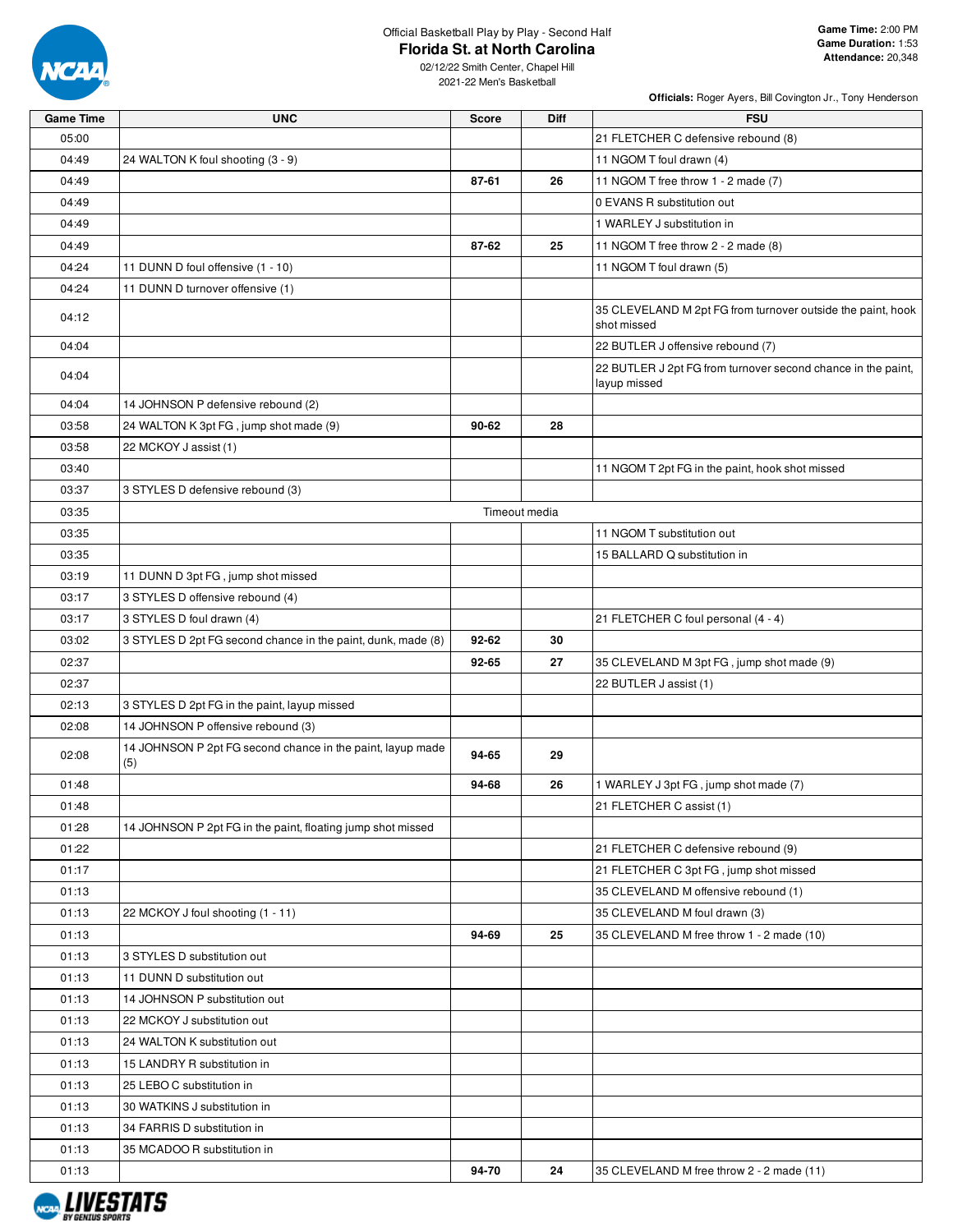

# Official Basketball Play by Play - Second Half

**Florida St. at North Carolina**

| <b>Game Time</b> | <b>UNC</b>                                           | <b>Score</b> | <b>Diff</b> | <b>FSU</b>                                                                             |  |  |  |  |  |
|------------------|------------------------------------------------------|--------------|-------------|----------------------------------------------------------------------------------------|--|--|--|--|--|
| 01:05            | 25 LEBO C turnover bad pass (1)                      |              |             |                                                                                        |  |  |  |  |  |
| 00:44            |                                                      |              |             | 21 FLETCHER C 2pt FG from turnover in the paint, layup<br>missed                       |  |  |  |  |  |
| 00:44            |                                                      |              |             | 15 BALLARD Q offensive rebound (1)                                                     |  |  |  |  |  |
| 00:44            | 30 WATKINS J foul personal (1 - 12)                  |              |             | 15 BALLARD Q foul drawn (1)                                                            |  |  |  |  |  |
| 00:44            |                                                      |              |             | 15 BALLARD Q free throw 1 - 2 missed                                                   |  |  |  |  |  |
| 00:44            |                                                      |              |             | offensive dead ball rebound (6)                                                        |  |  |  |  |  |
| 00:44            |                                                      |              |             | 15 BALLARD Q free throw 2 - 2 missed                                                   |  |  |  |  |  |
| 00:44            | 34 FARRIS D defensive rebound (1)                    |              |             |                                                                                        |  |  |  |  |  |
| 00:37            | 15 LANDRY R turnover bad pass (1)                    |              |             | 35 CLEVELAND M steal (2)                                                               |  |  |  |  |  |
| 00:32            |                                                      | 94-72        | 22          | 35 CLEVELAND M 2pt FG fast break from turnover in the paint,<br>layup made (13)        |  |  |  |  |  |
| 00:24            | 25 LEBO C turnover bad pass (2)                      |              |             | 1 WARLEY J steal (2)                                                                   |  |  |  |  |  |
| 00:20            |                                                      | 94-74        | 20          | 21 FLETCHER C 2pt FG fast break from turnover in the paint,<br>driving layup made (16) |  |  |  |  |  |
| 00:11            | 25 LEBO C 2pt FG outside the paint, jump shot missed |              |             |                                                                                        |  |  |  |  |  |
| 00:07            | 35 MCADOO R offensive rebound (1)                    |              |             |                                                                                        |  |  |  |  |  |
| 00:06            | 30 WATKINS J 3pt FG second chance, jump shot missed  |              |             |                                                                                        |  |  |  |  |  |
| 00:02            |                                                      |              |             | 21 FLETCHER C defensive rebound (10)                                                   |  |  |  |  |  |
|                  | <b>END OF GAME</b>                                   |              |             |                                                                                        |  |  |  |  |  |
|                  | <b>UNC 94-74 FSU</b>                                 |              |             |                                                                                        |  |  |  |  |  |

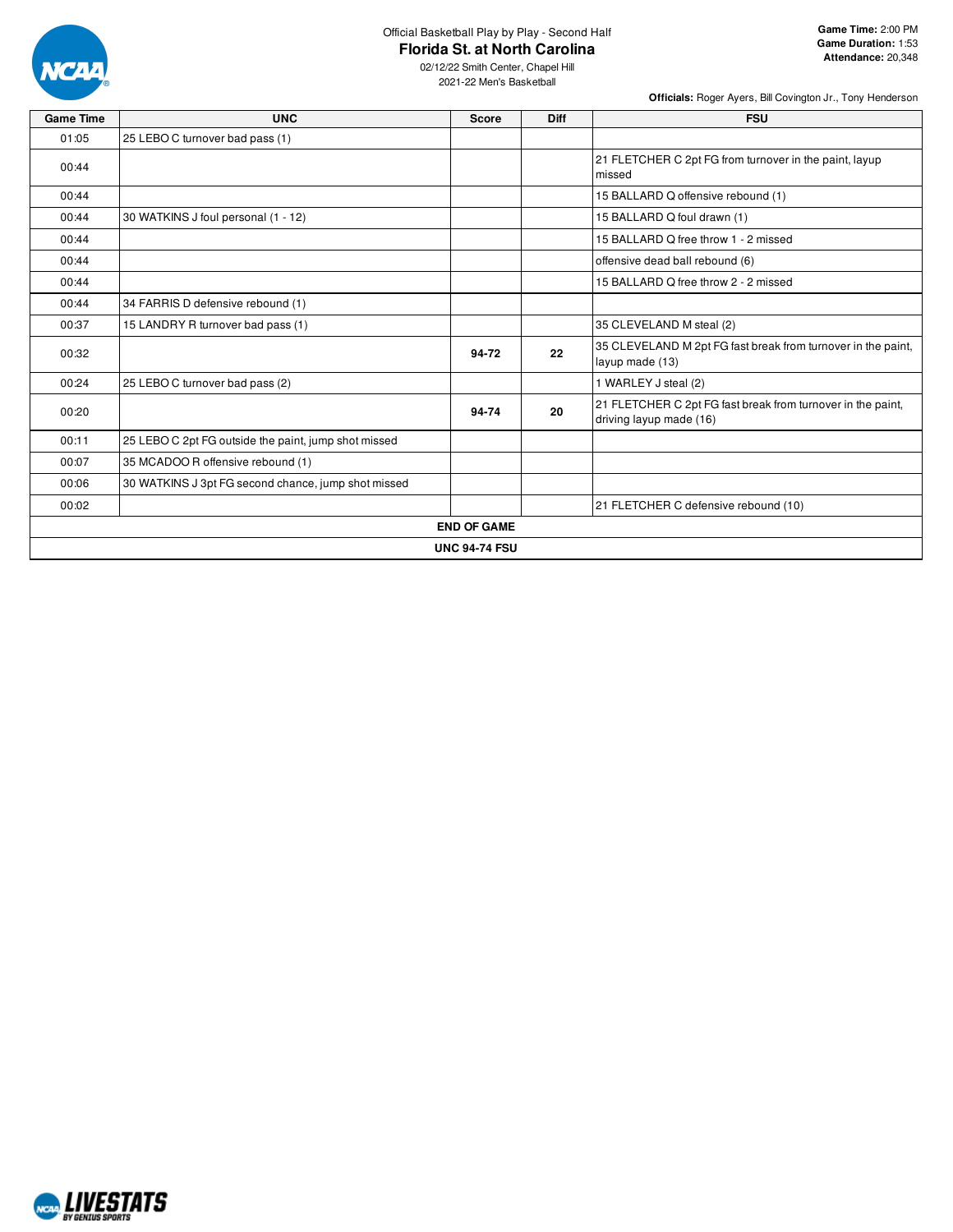

### Official Basketball Box Score - Second Half **Florida St. at North Carolina**

02/12/22 Smith Center, Chapel Hill 2021-22 Men's Basketball

**Officials:** Roger Ayers, Bill Covington Jr., Tony Henderson

| Florida St. - 50 |  |  |  |
|------------------|--|--|--|
|------------------|--|--|--|

|               |                                |            | <b>FG</b> | 3P      | FT               |                 |               | Rebounds   Fouls |          |                 |                 |    | TP AS TO ST |             |           | <b>Blocks</b> |    | $+/-$         |                        | <b>Shooting By Period</b> |  |
|---------------|--------------------------------|------------|-----------|---------|------------------|-----------------|---------------|------------------|----------|-----------------|-----------------|----|-------------|-------------|-----------|---------------|----|---------------|------------------------|---------------------------|--|
|               | INO. Name                      | Min        | M-A       | M-A     | M-A              |                 |               | OR DR TOT        |          | <b>PF FD</b>    |                 |    |             |             | <b>BS</b> | <b>BA</b>     |    | ond FG%       | 17-37                  | 45.9%                     |  |
| 22            | FI<br>John Butler              | 15:17      | $3-8$     | $2 - 3$ | 1-1              |                 |               | 5                |          |                 | 9               |    | $\Omega$    | 0           |           | $\Omega$      | 16 | 3PT%          | $6 - 11$               | 54.5%                     |  |
| 11            | <b>Tanor Ngom</b>              | $C$ 07:55  | $2 - 3$   | $0-0$   | $3-4$            | $\overline{2}$  | $\Omega$      | $\overline{c}$   |          | 3               |                 | 0  |             | 0           | $\Omega$  | 0             |    | FT%           | $10 - 15$              | 66.7%                     |  |
| 0             | RayQuan Evans                  | G109:44    | $2 - 3$   | $0-0$   | $0 - 0$          | 0               | $\mathcal{P}$ | 2                | 0        |                 | 4               | 3  | $\Omega$    | 0           | 0         | 0             | 8  | <b>GM FG%</b> | 17-37                  | 45.9%                     |  |
| 4             | Caleb Mills                    | $GI$ 00:00 | $0 - 0$   | $0 - 0$ | $0-0$            | $\Omega$        | $\Omega$      | $\Omega$         | 0        | $\Omega$        | $\Omega$        | 0  | 0           | $\mathbf 0$ | $\Omega$  | 0             |    | 3PT%          | $6 - 11$               | 54.5%                     |  |
| 35            | <b>Matthew Cleveland</b><br>G. | 12:57      | $4 - 7$   | $1 - 1$ | $4-6$            |                 | $\Omega$      |                  |          | 3               | 13 <sup>1</sup> | n. | 0           |             |           | 0             | 13 | FT%           | $10 - 15$              | 66.7%                     |  |
| 31.           | <b>Wyatt Wilkes</b>            | 12:16      | $0 - 1$   | $0 - 1$ | $0 - 0$          |                 |               | 2                | 0        |                 | 0               | 2  |             | 0           | 0         | 0             |    |               | Dead Ball Rebounds: 3. |                           |  |
| 30            | <b>Harrison Prieto</b>         | 13:13      | $1-2$     | $1 - 1$ | $0-0$            |                 |               | 2                |          | $\Omega$        | З               |    | 0           | 0           | 0         | 0             | 12 |               |                        |                           |  |
|               | Jalen Warley                   | 10:16      | $1-5$     | $1-2$   | $2 - 2$          | 0               |               |                  | 0        |                 | 5               |    | 0           |             |           | $\Omega$      | 10 |               |                        |                           |  |
| 21            | Cam'Ron Fletcher               | 14:47      | $4 - 8$   | 1-3     | $0-0$            | 3               | 5             | 8                | 2        |                 | 9               |    | 3           | 4           | 0         | 0             | 16 |               |                        |                           |  |
|               | 15 Quincy Ballard              | 03:35      | $0 - 0$   | $0 - 0$ | $0 - 2$          |                 | $\Omega$      |                  | $\Omega$ |                 | $\Omega$        | 0  | $\Omega$    | $\Omega$    | $\Omega$  | $\Omega$      | 8  |               |                        |                           |  |
| Team          |                                |            |           |         |                  | 0               | $\Omega$      | $\Omega$         |          |                 | $\Omega$        |    | $\Omega$    |             |           |               |    |               |                        |                           |  |
| <b>Totals</b> |                                |            |           |         | 17-37 6-11 10-15 | 10 <sup>°</sup> | 14            | 24               | 4        | 12 <sub>1</sub> | 50 <sub>1</sub> | 9  | 5           | 6           | 3         | $\Omega$      | 18 |               |                        |                           |  |
|               |                                |            |           |         |                  |                 |               |                  |          |                 |                 |    |             |             |           |               |    |               |                        |                           |  |

|                | Dead Ball Rebounds: 3, 1 |
|----------------|--------------------------|
| $\overline{2}$ |                          |

### **North Carolina - 32**

**Technical Fouls:**:NONE

**Technical Fouls:**:NONE

|               |                          | FG<br>3P<br>FT<br><b>Rebounds</b> |         | <b>Fouls</b> |         | <b>TP</b> | <b>AS</b>      | <b>TO</b>      | <b>ST</b>      |       | <b>Blocks</b> | $+/-$    |          |             |           |             |       |                 |
|---------------|--------------------------|-----------------------------------|---------|--------------|---------|-----------|----------------|----------------|----------------|-------|---------------|----------|----------|-------------|-----------|-------------|-------|-----------------|
|               | NO. Name                 | Min                               | M-A     | M-A          | M-A     |           |                | OR DR TOT      |                | PF FD |               |          |          |             | <b>BS</b> | <b>BA</b>   |       | 2 <sub>nd</sub> |
| 5             | F<br>Armando Bacot       | 09:49                             | $5 - 7$ | $0-0$        | $1-2$   | 2         | 2              | 4              |                |       | 11            | 0        | 1        | 0           | 0         | 1           | -5    |                 |
| 45            | <b>Brady Manek</b><br>FI | 13:11                             | $3-6$   | $0 - 3$      | $0-0$   | 1         |                | $\overline{2}$ | $\overline{2}$ |       | 6             | 2        | 0        | 1           | 0         | 0           | -8    |                 |
|               | Leaky Black<br>G         | 10:51                             | $0 - 0$ | $0-0$        | $0-0$   |           |                | 2              | $\mathbf{0}$   | 0     | 0             |          |          |             | 0         | 0           | $-7$  | GM I            |
| 2             | Caleb Love<br>G          | 12:16                             | $1 - 4$ | $1-2$        | $0-0$   | $\Omega$  |                | 1              |                | 0     | 3             | 2        | 2        | 1           | 0         | 1           | $-7$  |                 |
| 4             | <b>RJ Davis</b><br>G     | 10:44                             | $1-5$   | 1-4          | $0-0$   | $\Omega$  | $\overline{c}$ | $\overline{2}$ | 3              | 0     | 3             | 3        |          | 0           | 0         | 1           | -6    |                 |
| 3             | Dontrez Styles           | 10:29                             | $2 - 6$ | $0 - 2$      | $0-0$   | 1         |                | 2              | $\Omega$       | 2     | 4             | 0        | $\Omega$ | 0           | 0         | 0           | $-11$ |                 |
| 24            | Kerwin Walton            | 10:29                             | $1 - 2$ | $1-2$        | $0-0$   | $\Omega$  |                |                | $\overline{2}$ | 0     | 3             | 0        |          | 0           | 0         | 0           | -11   |                 |
| 14            | Puff Johnson             | 07:56                             | $1 - 3$ | $0 - 1$      | $0-0$   | 1         | $\overline{c}$ | 3              | $\mathbf{0}$   | 0     | 2             |          | 0        | 0           | 0         | 0           | -6    |                 |
| 11            | D'Marco Dunn             | 04:05                             | $0 - 1$ | $0 - 1$      | $0-0$   | $\Omega$  | $\Omega$       | 0              |                | 0     | 0             | 0        |          | 0           | 0         | 0           | -2    |                 |
| 22            | <b>Justin McKov</b>      | 04:05                             | $0 - 0$ | $0-0$        | $0-0$   | $\Omega$  | $\mathbf 0$    | 0              |                | 0     | 0             |          | 0        | 0           | 0         | 0           | $-2$  |                 |
| 15            | Rob Landry               | 01:13                             | $0 - 0$ | $0-0$        | $0-0$   | $\Omega$  | $\Omega$       | 0              | $\Omega$       | 0     | 0             | $\Omega$ |          | $\Omega$    | 0         | 0           | -5    |                 |
| 25            | Creighton Lebo           | 01:13                             | $0 - 1$ | $0-0$        | $0-0$   | $\Omega$  | $\mathbf 0$    | 0              | $\Omega$       | 0     | 0             | 0        | 2        | 0           | 0         | 0           | -5    |                 |
| 30            | <b>Jackson Watkins</b>   | 01:13                             | $0 - 1$ | $0 - 1$      | $0-0$   | $\Omega$  | 0              | $\mathbf 0$    |                | 0     | 0             | 0        | 0        | 0           | 0         | 0           | -5    |                 |
| 34            | Duwe Farris              | 01:13                             | $0 - 0$ | $0-0$        | $0-0$   | $\Omega$  |                | 1              | $\Omega$       | 0     | 0             | 0        | $\Omega$ | $\mathbf 0$ | 0         | $\mathbf 0$ | -5    |                 |
| 35            | Ryan McAdoo              | 01:13                             | $0 - 0$ | $0-0$        | $0-0$   |           | $\Omega$       |                | $\Omega$       | 0     | 0             | 0        | 0        | 0           | 0         | 0           | -5    |                 |
| Team          |                          |                                   |         |              |         | 0         | $\Omega$       | $\mathbf{0}$   |                |       | $\Omega$      |          | $\Omega$ |             |           |             |       |                 |
| <b>Totals</b> |                          |                                   | $14-36$ | $3 - 16$     | $1 - 2$ | 7         | 12             | 19             | 12             | 4     | 32            | 10       | 10       | 3           | 0         | 3           | $-18$ |                 |

| <b>Shooting By Period</b> |          |       |  |  |  |  |  |  |  |  |  |  |
|---------------------------|----------|-------|--|--|--|--|--|--|--|--|--|--|
| 2 <sup>nd</sup> FG%       | 14-36    | 38.9% |  |  |  |  |  |  |  |  |  |  |
| 3PT%                      | $3 - 16$ | 18.8% |  |  |  |  |  |  |  |  |  |  |
| FT%                       | $1-2$    | 50%   |  |  |  |  |  |  |  |  |  |  |
| GM FG%                    | 14-36    | 38.9% |  |  |  |  |  |  |  |  |  |  |
| 3PT%                      | $3 - 16$ | 18.8% |  |  |  |  |  |  |  |  |  |  |
| FT%                       | $1 - 2$  | 50.0% |  |  |  |  |  |  |  |  |  |  |

Dead Ball Rebounds: 1, 0

|                                                              | <b>FSU</b> | <b>UNC</b>                               |  |  |  |  |
|--------------------------------------------------------------|------------|------------------------------------------|--|--|--|--|
| <b>Biggest lead</b>                                          |            | 0 (1st 20:00) 40 (2 <sup>nd</sup> 18:45) |  |  |  |  |
| <b>Best Scoring Run</b> $9(2^{nd} 0:20)$ 7( $2^{nd} 14:19$ ) |            |                                          |  |  |  |  |
| <b>Lead Changes</b>                                          |            |                                          |  |  |  |  |
| <b>Times Tied</b>                                            |            |                                          |  |  |  |  |
| <b>Time with Lead</b>                                        | 00:00      | 19:41                                    |  |  |  |  |

NCAL LIVESTATS

| <b>Points from</b>    |    | <b>FSU UNC</b> | <b>Period by Period Scoring</b> |    |    |    |  |  |  |  |  |
|-----------------------|----|----------------|---------------------------------|----|----|----|--|--|--|--|--|
| Turnovers             | 11 |                | 2nd<br>ΤΩΤ<br>1st               |    |    |    |  |  |  |  |  |
| Paint                 | 22 | 22             |                                 |    |    |    |  |  |  |  |  |
| <b>Second Chancel</b> | 9  | 11             | <b>FSU</b>                      | 24 | 50 | 74 |  |  |  |  |  |
| <b>Fast Breaks</b>    | 8  |                | <b>UNC</b>                      | 62 | 32 |    |  |  |  |  |  |
| Bench                 | 17 |                |                                 |    |    | 94 |  |  |  |  |  |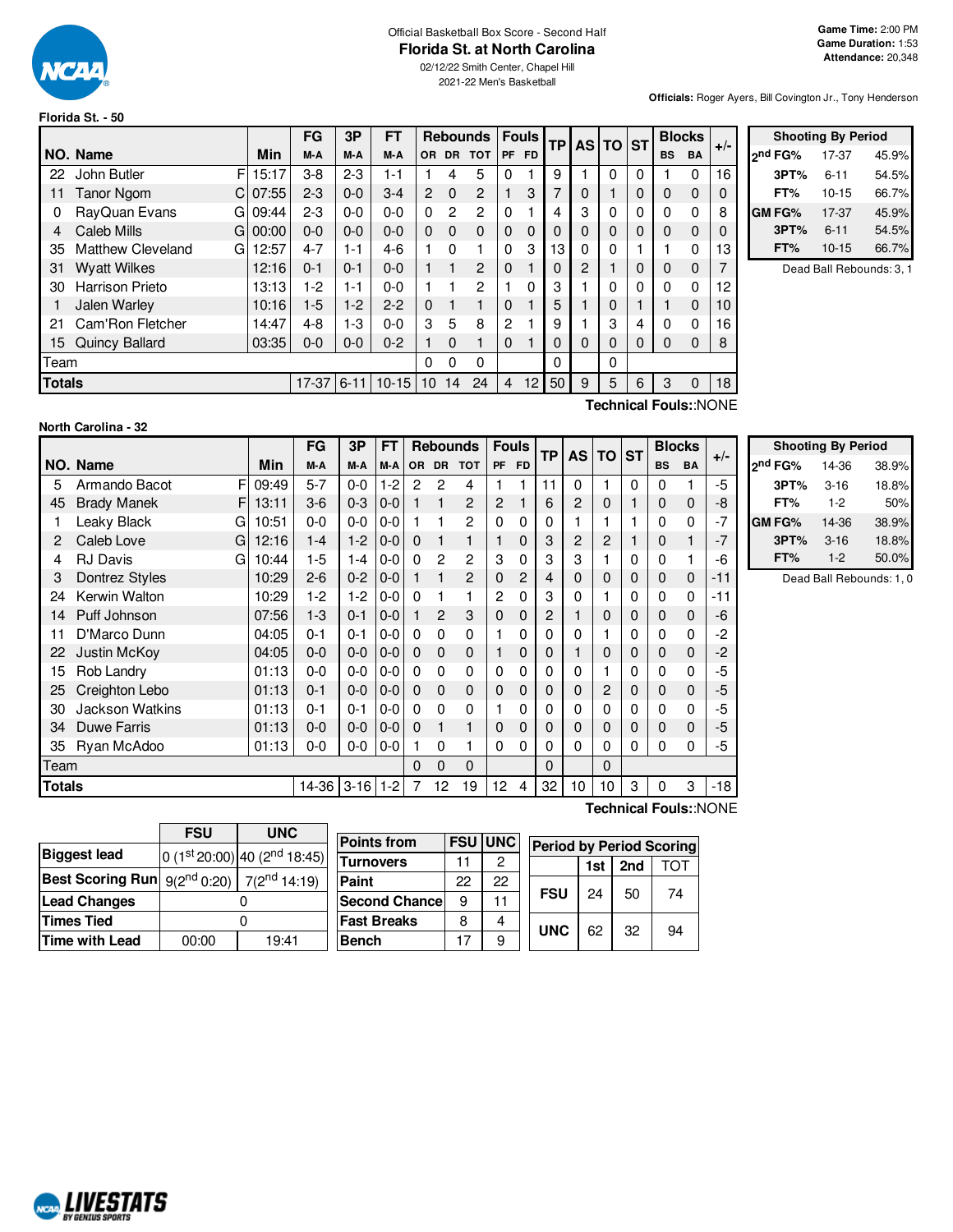

2021-22 Men's Basketball

**Officials:** Roger Ayers, Bill Covington Jr., Tony Henderson

{ Players => 0, 1, 2, 3, 4, 5, 11, 13, 14, 15, 22, 24, 25, 30, 34, 35, 45; } FG Types => All; Results => All;

{ Players => 0, 1, 2, 4, 5, 10, 11, 12, 15, 21, 22, 24, 25, 30, 31, 34, 35, 40, 42, 44; } FG Types => All; Results => All;



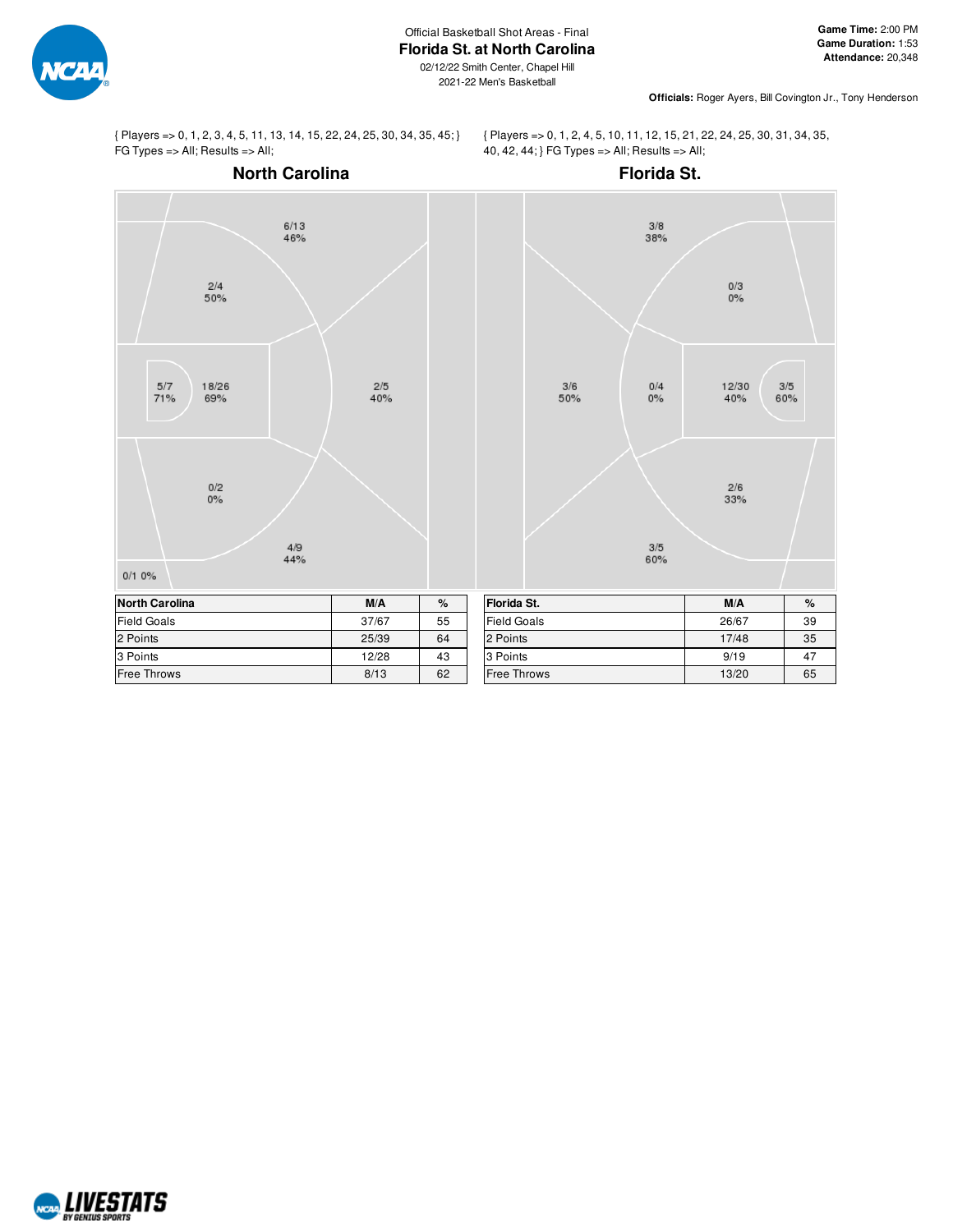

02/12/22 Smith Center, Chapel Hill 2021-22 Men's Basketball

**Officials:** Roger Ayers, Bill Covington Jr., Tony Henderson

# **Florida St.**

| <b>No</b> | Name                     |           | <b>Mins</b> |           | <b>Score</b> |       | <b>Points Diff</b> |      | Points per Min |                | <b>Assists</b>  |    | <b>Rebounds</b> |    | <b>Steals</b> |    | <b>Turnovers</b> |
|-----------|--------------------------|-----------|-------------|-----------|--------------|-------|--------------------|------|----------------|----------------|-----------------|----|-----------------|----|---------------|----|------------------|
|           |                          | <b>On</b> | Off         | On        | Off          | On    | Off                | On   | Off            | On             | Off             | On | Off             | On | Off           | On | Off              |
| 0         | RayQuan Evans            | 25:01     | 14:59       | $41 - 61$ | $33 - 33$    | $-20$ |                    | 1.64 | 2.20           | 8              |                 | 21 | 13              | 3  | 6             | 10 | 3                |
|           | Jalen Warley             | 21:54     | 18:06       | $45 - 59$ | $29 - 35$    | $-14$ | -6                 | 2.05 | 1.60           |                | 5               | 17 | 17              |    | 2             |    | 6                |
| 4         | Caleb Mills              | 06:45     | 33:15       | $-17$     | $73 - 77$    | $-16$ | -4                 | 0.15 | 2.20           |                | 12              |    | 31              |    | 9             |    | 10               |
| 4.4       | <b>Tanor Ngom</b>        | 13:18     | 26:42       | $20 - 28$ | $54 - 66$    | -8    | $-12$              | 1.50 | 2.02           | $\overline{2}$ | 10 <sup>1</sup> | 12 | 22              | 4  |               | 6  |                  |
| 15        | Quincy Ballard           | 04:19     | 35:41       | $12 - 8$  | $62 - 86$    | 4     | $-24$              | 2.78 | 1.74           | 2              | $10^{\circ}$    |    | 30              | 2  |               |    | 12               |
| 21        | Cam'Ron Fletcher         | 28:21     | 11:39       | $56 - 69$ | $18 - 25$    | $-13$ | $-7$               | 1.98 | .55            | 9              | 3               | 25 | 9               | 8  |               | 10 | 3                |
| 22        | John Butler              | 27:39     | 12:21       | $55 - 59$ | $19 - 35$    | -4    | $-16$              | l.99 | .54            | 10             | 2               | 26 | 8               | 5  |               |    | 8                |
| 30        | <b>Harrison Prieto</b>   | 23:12     | 16:48       | $43 - 50$ | $31 - 44$    | $-7$  | $-13$              | 1.85 | .85            |                | 5               | 22 | 12              |    | $\mathcal{P}$ | 9  | 4                |
| 31        | <b>Wyatt Wilkes</b>      | 22:54     | 17:06       | $50 - 62$ | $24 - 32$    | $-12$ | -8                 | 2.18 | 1.40           | 9              | 3               | 18 | 16              | 4  |               |    | 6                |
| 35        | <b>Matthew Cleveland</b> | 26:37     | 13:23       | $47 - 57$ | $27 - 37$    | $-10$ | $-10$              | .77  | 2.02           | 6              | 6               | 22 | 12              | 5  |               |    | 6                |

### **North Carolina**

|    | No<br><b>Name</b>  |       | <b>Mins</b> |           | <b>Score</b> |      | <b>Points Diff</b> |      | Points per Min |                | <b>Assists</b> |                | <b>Rebounds</b> |                | Steals         |                | <b>Turnovers</b> |
|----|--------------------|-------|-------------|-----------|--------------|------|--------------------|------|----------------|----------------|----------------|----------------|-----------------|----------------|----------------|----------------|------------------|
|    |                    | On    | Off         | On        | Off          | On   | Off                | On   | Off            | On             | Off            | On             | Off             | On             | Off            | On             | Off              |
|    | Leaky Black        | 25:24 | 14:36       | $68 - 43$ | $26 - 31$    | 25   | -5                 | 2.68 | 1.78           | 17             | 5              | 26             | 14              | 5              | 2              | 9              |                  |
| 2  | Caleb Love         | 29:13 | 10:47       | $78 - 51$ | $16 - 23$    | 27   | $-7$               | 2.67 | 1.48           | 19             | 3              | 27             | 13              | 7              |                | 10             | 6                |
| 3  | Dontrez Styles     | 15:29 | 24:31       | $29 - 33$ | $65 - 41$    | $-4$ | 24                 | 1.87 | 2.65           | 6              | 16             | 12             | 28              | 3              | 4              | ⇁              | 9                |
| 4  | <b>RJ</b> Davis    | 28:20 | 11:40       | $75 - 45$ | $19 - 29$    | 30   | $-10$              | 2.65 | 1.63           | 18             | 4              | 32             | 8               | 4              | 3              | 8              | 8                |
| 5  | Armando Bacot      | 27:49 | 12:11       | $74 - 41$ | $20 - 33$    | 33   | $-13$              | 2.66 | 1.64           | 18             | 4              | 31             | 9               | 6              |                | 10             | 6                |
| 11 | D'Marco Dunn       | 04:05 | 35:55       | $7 - 9$   | $87 - 65$    | $-2$ | 22                 | 1.71 | 2.42           |                | 21             | 4              | 36              | $\Omega$       |                |                | 15               |
| 14 | Puff Johnson       | 11:21 | 28:39       | $21 - 25$ | $73 - 49$    | $-4$ | 24                 | 1.85 | 2.55           | 3              | 19             | 8              | 32              | $\overline{2}$ | 5              | $\overline{2}$ | 14               |
| 15 | Rob Landry         | 01:13 | 38:47       | $0 - 5$   | $94 - 69$    | $-5$ | 25                 | 0.00 | 2.42           | $\Omega$       | 22             | $\overline{2}$ | 38              | $\mathbf{0}$   |                | 3              | 13               |
| 22 | Justin McKoy       | 06:21 | 33:39       | $14 - 15$ | $80 - 59$    | -1   | 21                 | 2.20 | 2.38           | $\overline{2}$ | 20             | $\overline{7}$ | 33              | $\Omega$       |                |                | 15               |
| 24 | Kerwin Walton      | 15:56 | 24:04       | $28 - 33$ | $66 - 41$    | $-5$ | 25                 | 1.76 | 2.74           | 6              | 16             | 13             | 27              | 3              | 4              |                | 9                |
| 25 | Creighton Lebo     | 01:13 | 38:47       | $0 - 5$   | $94 - 69$    | -5   | 25                 | 0.00 | 2.42           | $\Omega$       | 22             | $\overline{c}$ | 38              | $\Omega$       |                | 3              | 13               |
| 30 | Jackson Watkins    | 01:13 | 38:47       | $0 - 5$   | $94 - 69$    | $-5$ | 25                 | 0.00 | 2.42           | $\Omega$       | 22             | $\overline{c}$ | 38              | $\Omega$       |                | 3              | 13               |
| 34 | Duwe Farris        | 01:13 | 38:47       | $0 - 5$   | $94 - 69$    | $-5$ | 25                 | 0.00 | 2.42           | $\Omega$       | 22             | $\overline{c}$ | 38              | $\Omega$       | 7              | 3              | 13               |
| 35 | Ryan McAdoo        | 01:13 | 38:47       | $0 - 5$   | $94 - 69$    | $-5$ | 25                 | 0.00 | 2.42           | $\mathbf{0}$   | 22             | $\overline{c}$ | 38              | $\mathbf{0}$   | 7              | 3              | 13               |
| 45 | <b>Brady Manek</b> | 29:57 | 10:03       | $76 - 50$ | $18 - 24$    | 26   | -6                 | 2.54 | 1.79           | 20             | 2              | 30             | 10              | 5              | $\overline{2}$ | 10             | 6                |

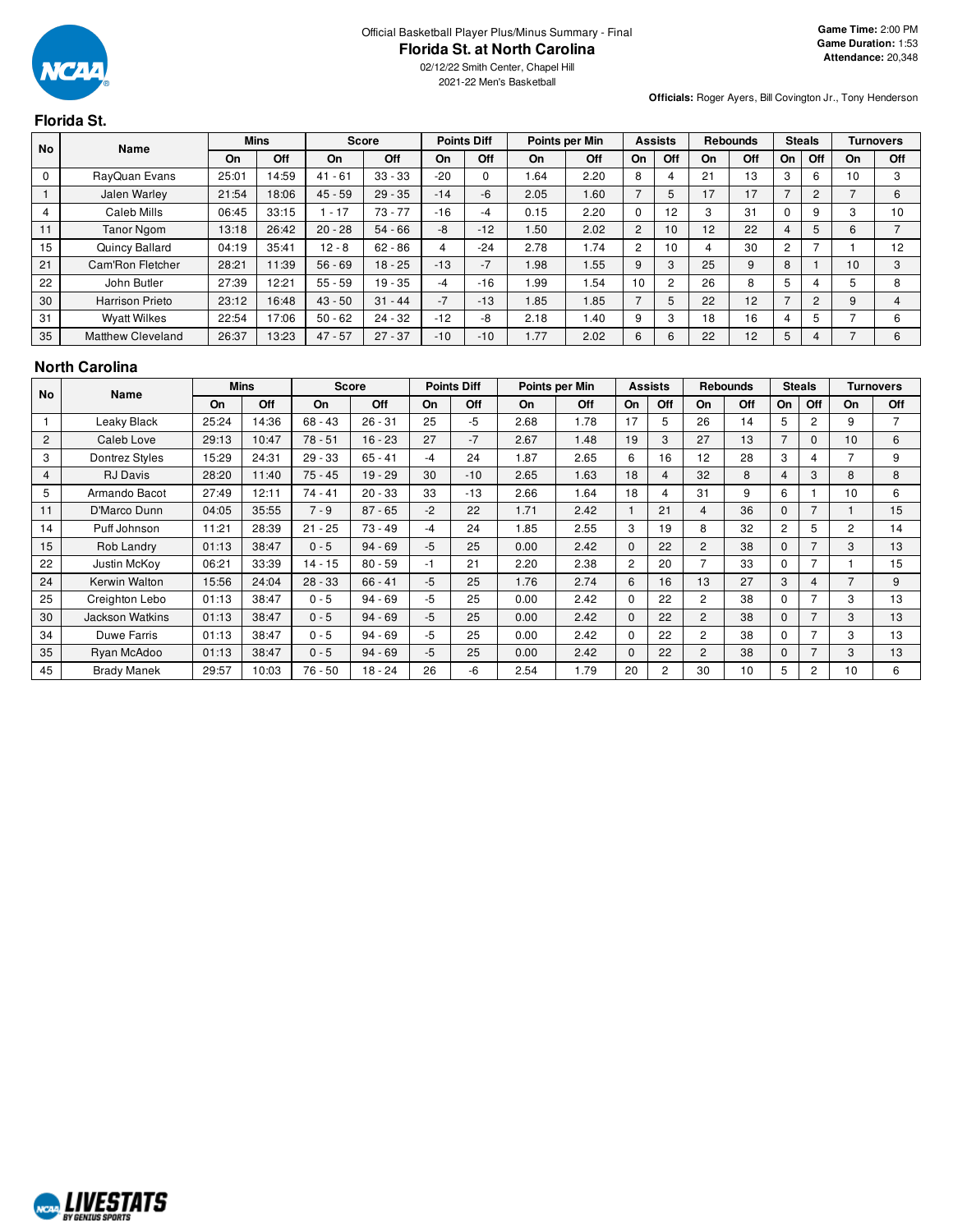

**Officials:** Roger Ayers, Bill Covington Jr., Tony Henderson

## Players => 0, 1, 2, 4, 5, 10, 11, 12, 15, 21, 22, 24, 25, 30, 31, 34, 35, 40, 42, 44FG Types=>AllResults=>All **Florida St.**





**Blow Up Chart**



| (N) Missed<br><b>O</b> Made |  |
|-----------------------------|--|
|                             |  |

N - Player Number

| Florida St.        | M/A   | %  | Florida St.                 | M/A       | %  |
|--------------------|-------|----|-----------------------------|-----------|----|
| <b>Field Goals</b> | 26/67 | 39 | Points in the Paint         | 30(15/35) | 43 |
| 2 Points           | 17/48 | 35 | <b>Fast Break Points</b>    | 11(7/8)   | 88 |
| 3 Points           | 9/19  | 47 | <b>Second Chance Points</b> | 12 (7/15) | 47 |
| <b>Free Throws</b> | 13/20 | 65 | <b>Effective FG%</b>        | 46        |    |

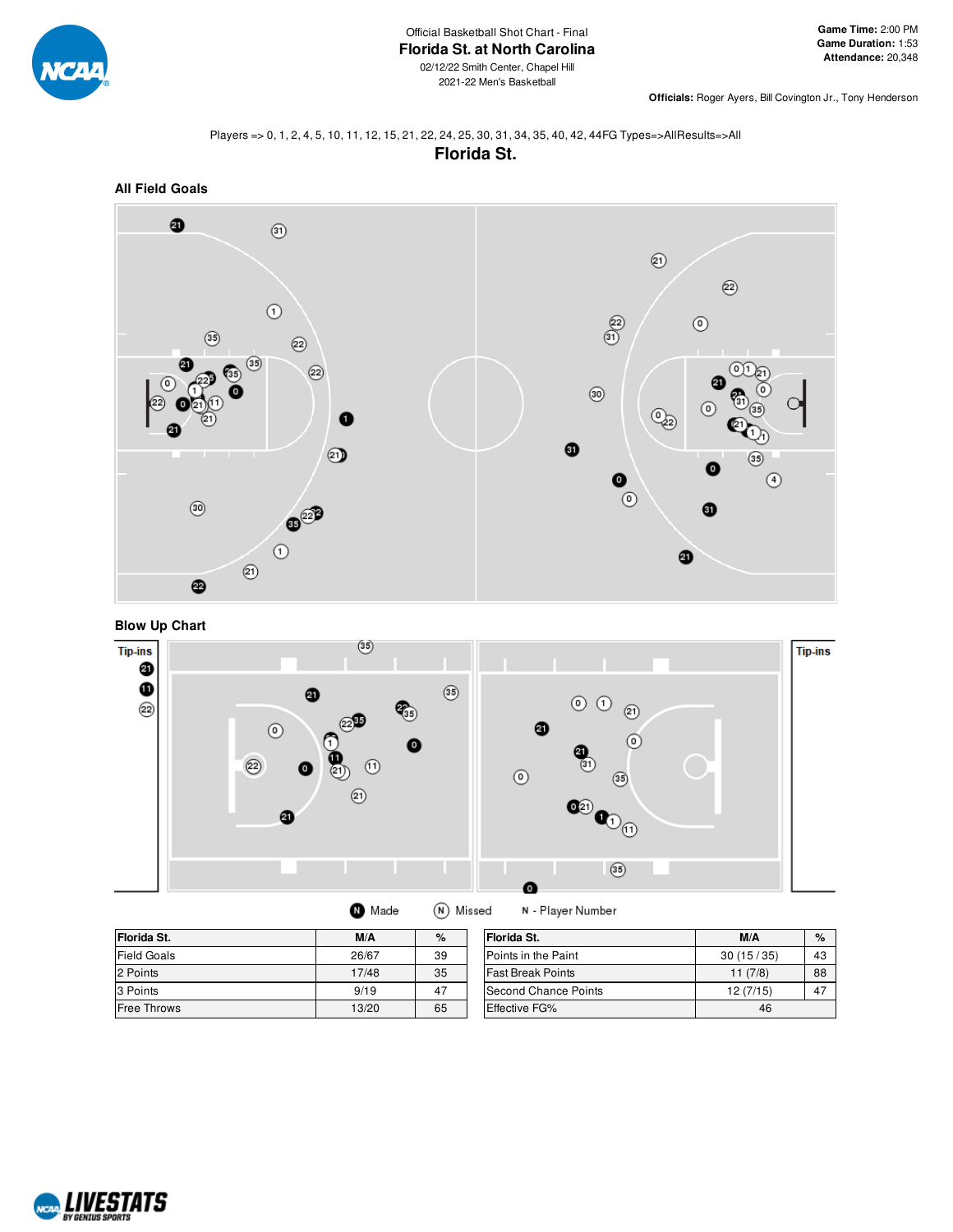

### Official Basketball Shot Chart - Final **Florida St. at North Carolina**

02/12/22 Smith Center, Chapel Hill 2021-22 Men's Basketball

**Officials:** Roger Ayers, Bill Covington Jr., Tony Henderson

### Players => 0, 1, 2, 3, 4, 5, 11, 13, 14, 15, 22, 24, 25, 30, 34, 35, 45FG Types=>AllResults=>All

# **North Carolina**





## **Blow Up Chart**



| Made | (N) Missed |
|------|------------|
|------|------------|

N - Player Number

| North Carolina     | M/A   | $\%$ | <b>North Carolina</b>    | M/A          | $\%$ |
|--------------------|-------|------|--------------------------|--------------|------|
| <b>Field Goals</b> | 37/67 | 55   | Points in the Paint      | 46 (23 / 33) | 70   |
| 2 Points           | 25/39 | 64   | <b>Fast Break Points</b> | 20(10/11)    | 91   |
| 3 Points           | 12/28 | 43   | Second Chance Points     | 21(11/13)    | 85   |
| <b>Free Throws</b> | 8/13  | 62   | Effective FG%            | 64           |      |

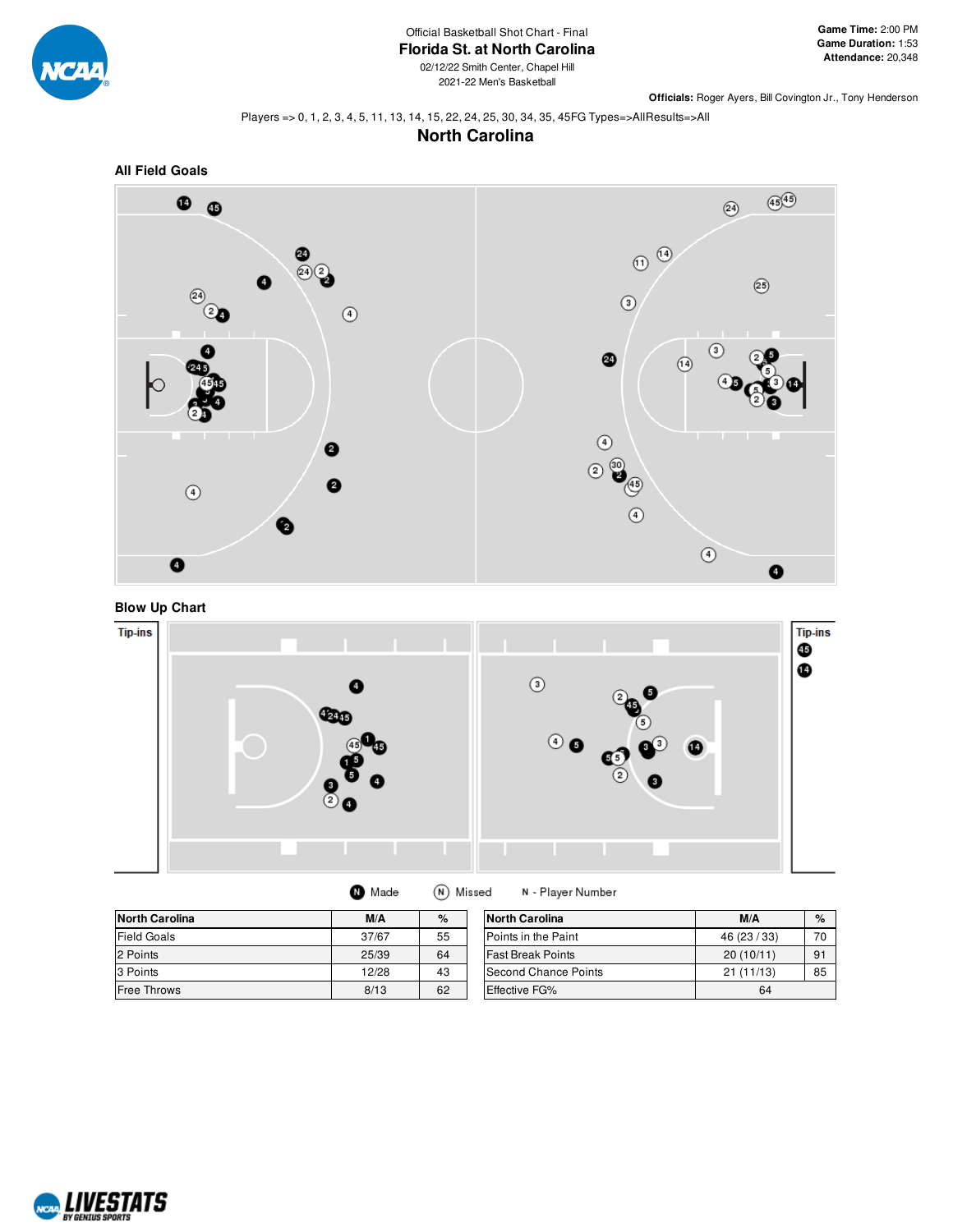

### Official Basketball Rotations Summary - Final **Florida St. at North Carolina**

02/12/22 Smith Center, Chapel Hill 2021-22 Men's Basketball

**Officials:** Roger Ayers, Bill Covington Jr., Tony Henderson

# **Florida St.**

| Lineup                                                                        | Quarter<br>On  | <b>Time</b><br><b>On</b> | Quarter<br>Off        | Time<br>Off | Time on<br>Court | <b>Score</b> | <b>Score</b><br><b>Diff</b> |                |                |                | <b>RebiStilToviAss</b> | <b>PPP</b> |
|-------------------------------------------------------------------------------|----------------|--------------------------|-----------------------|-------------|------------------|--------------|-----------------------------|----------------|----------------|----------------|------------------------|------------|
| 0- Evans R/4- Mills C/11- Ngom T/22- Butler J/35- Cleveland M/                | 1.             | 20:00                    | $\mathbf{1}$          | 17:59       | 02:01            | $0 - 5$      | $-5$                        | $\mathbf{1}$   | $\mathbf 0$    |                | $\Omega$               | 0.0000     |
| 0- Evans R/ 4- Mills C/ 22- Butler J/ 30- Prieto H/ 35- Cleveland M/          | $\mathbf{1}$   | 17:59                    | $\mathbf{1}$          | 15:41       | 02:18            | $0 - 3$      | $-3$                        | $\overline{2}$ | $\mathbf{0}$   |                | $\mathbf{0}$           | 0.0000     |
| 0- Evans R/21- Fletcher C/30- Prieto H/31- Wilkes W/35- Cleveland<br>M/       |                | 15:41                    | 1                     | 15:01       | 00:40            | $0 - 3$      | $-3$                        | $\Omega$       | $\Omega$       | $\Omega$       | $\Omega$               | 0.0000     |
| 0- Evans R/4- Mills C/21- Fletcher C/30- Prieto H/31- Wilkes W/               |                | 15:01                    | 1                     | 14:48       | 00:13            | $0 - 0$      | $\Omega$                    | $\Omega$       | $\mathbf 0$    |                | $\Omega$               | 0.0000     |
| 1- Warley J/ 4- Mills C/ 21- Fletcher C/ 30- Prieto H/ 31- Wilkes W/          | 1              | 14:48                    | $\mathbf{1}$          | 13:27       | 01:21            | $0 - 7$      | $-7$                        | $\Omega$       | $\Omega$       | $\Omega$       | $\Omega$               | 0.0000     |
| 1- Warley J/ 4- Mills C/ 11- Ngom T/ 21- Fletcher C/ 31- Wilkes W/            | 1.             | 13:27                    | $\mathbf{1}$          | 12:35       | 00:52            | $1 - 2$      | $-1$                        | $\mathbf 0$    | $\mathbf 0$    | $\Omega$       | $\Omega$               | 1.1364     |
| 1- Warley J/ 11- Ngom T/ 21- Fletcher C/ 31- Wilkes W/ 35- Cleveland<br>M/    |                | 12:35                    | 1                     | 10:05       | 02:30            | $6-8$        | $-2$                        | $\Omega$       | $\Omega$       |                | $\Omega$               | 1.2000     |
| 0- Evans R/21- Fletcher C/22- Butler J/30- Prieto H/35- Cleveland M/          | 1.             | 10:05                    | 1                     | 08:03       | 02:02            | $1 - 5$      | $-4$                        | $\overline{2}$ | $\overline{2}$ | $\Omega$       | $\Omega$               | 0.2577     |
| 0- Evans R/22- Butler J/30- Prieto H/31- Wilkes W/35- Cleveland M/            | 1.             | 08:03                    | 1                     | 06:55       | 01:08            | $4 - 3$      | $\mathbf{1}$                | $\mathbf{1}$   | $\mathbf 0$    | $\Omega$       | $\Omega$               | 1.3333     |
| 0- Evans R/ 1- Warley J/ 22- Butler J/ 30- Prieto H/ 35- Cleveland M/         | $\mathbf{1}$   | 06:55                    | 1                     | 05:56       | 00:59            | $1 - 3$      | $-2$                        | $\mathbf 0$    |                |                | $\Omega$               | 0.4098     |
| 0- Evans R/ 1- Warley J/ 21- Fletcher C/ 30- Prieto H/ 35- Cleveland M/       | 1.             | 05:56                    | 1                     | 04:38       | 01:18            | $2 - 3$      | $-1$                        | $\mathbf{1}$   | $\Omega$       |                | $\Omega$               | 1.0000     |
| 0- Evans R/ 1- Warley J/ 15- Ballard Q/ 21- Fletcher C/ 35- Cleveland<br>M/   |                | 04:38                    | 1                     | 03:54       | 00:44            | $0 - 4$      | $-4$                        | $\Omega$       | $\Omega$       |                | $\Omega$               | 0.0000     |
| 0- Evans R/ 1- Warley J/ 21- Fletcher C/ 22- Butler J/ 31- Wilkes W/          | 1.             | 03:54                    | $\overline{2}$        | 20:00       | 03:54            | $9 - 16$     | $-7$                        | 3              | $\Omega$       |                | 3                      | 1.5000     |
| 0- Evans R/ 1- Warley J/ 11- Ngom T/ 22- Butler J/ 35- Cleveland M/           | $\overline{c}$ | 20:00                    | $\overline{c}$        | 20:00       | 00:00            | $0 - 0$      | $\mathbf 0$                 | $\mathbf 0$    | $\mathbf 0$    | 0              | $\Omega$               | 0.0000     |
| 0- Evans R/ 11- Ngom T/ 22- Butler J/ 31- Wilkes W/ 35- Cleveland M/          | $\overline{2}$ | 20:00                    | $\mathbf{2}^{\prime}$ | 18:31       | 01:29            | $1 - 2$      | $-1$                        | $\overline{c}$ | $\Omega$       | $\Omega$       | $\Omega$               | 0.4098     |
| 0- Evans R/22- Butler J/30- Prieto H/31- Wilkes W/35- Cleveland M/            | $\overline{2}$ | 18:31                    | $\overline{2}$        | 14:47       | 03:44            | $12-9$       | 3                           | 3              | $\Omega$       | $\Omega$       | 3                      | 1.8634     |
| 1- Warley J/21- Fletcher C/22- Butler J/30- Prieto H/31- Wilkes W/            | $\overline{c}$ | 14:47                    | $\overline{c}$        | 12:27       | 02:20            | $7 - 4$      | 3                           | $\overline{2}$ | $\Omega$       | 0              |                        | 1.2868     |
| 1- Warley J/ 11- Ngom T/ 21- Fletcher C/ 30- Prieto H/ 31- Wilkes W/          | $\overline{2}$ | 12:27                    | $\overline{c}$        | 09:20       | 03:07            | $6-5$        | $\mathbf{1}$                | 6              | $\overline{4}$ | $\overline{2}$ |                        | 0.8197     |
| 0- Evans R/ 11- Ngom T/ 21- Fletcher C/ 30- Prieto H/ 31- Wilkes W/           | $\overline{2}$ | 09:20                    | $\overline{2}$        | 07:44       | 01:36            | $4 - 3$      | $\mathbf{1}$                | $\mathbf{1}$   | $\Omega$       | $\overline{2}$ |                        | 1.1628     |
| 0- Evans R/21- Fletcher C/22- Butler J/30- Prieto H/35- Cleveland M/          | $\overline{2}$ | 07:44                    | $\overline{2}$        | 05:18       | 02:26            | $6 - 2$      | $\overline{4}$              | $\overline{4}$ | $\Omega$       |                |                        | 1.2295     |
| 0- Evans R/ 11- Ngom T/ 21- Fletcher C/ 22- Butler J/ 35- Cleveland M/        | $\overline{2}$ | 05:18                    | $\overline{2}$        | 04:49       | 00:29            | $1 - 0$      | $\mathbf{1}$                | $\mathbf{1}$   | $\mathbf 0$    | $\Omega$       | $\Omega$               | 2.2727     |
| 1- Warley J/ 11- Ngom T/ 21- Fletcher C/ 22- Butler J/ 35- Cleveland M/       | $\overline{2}$ | 04:49                    | $\overline{2}$        | 03:35       | 01:14            | $1 - 3$      | $-2$                        | $\mathbf{1}$   | $\Omega$       | $\Omega$       | $\Omega$               | 0.4098     |
| 1- Warley J/ 15- Ballard Q/ 21- Fletcher C/ 22- Butler J/ 35- Cleveland<br>M/ | $\overline{c}$ | 03:35                    | $\overline{c}$        | 00:00       | 03:35            | $12 - 4$     | 8                           | $\overline{4}$ | $\overline{2}$ | 0              | $\overline{2}$         | 2.0833     |

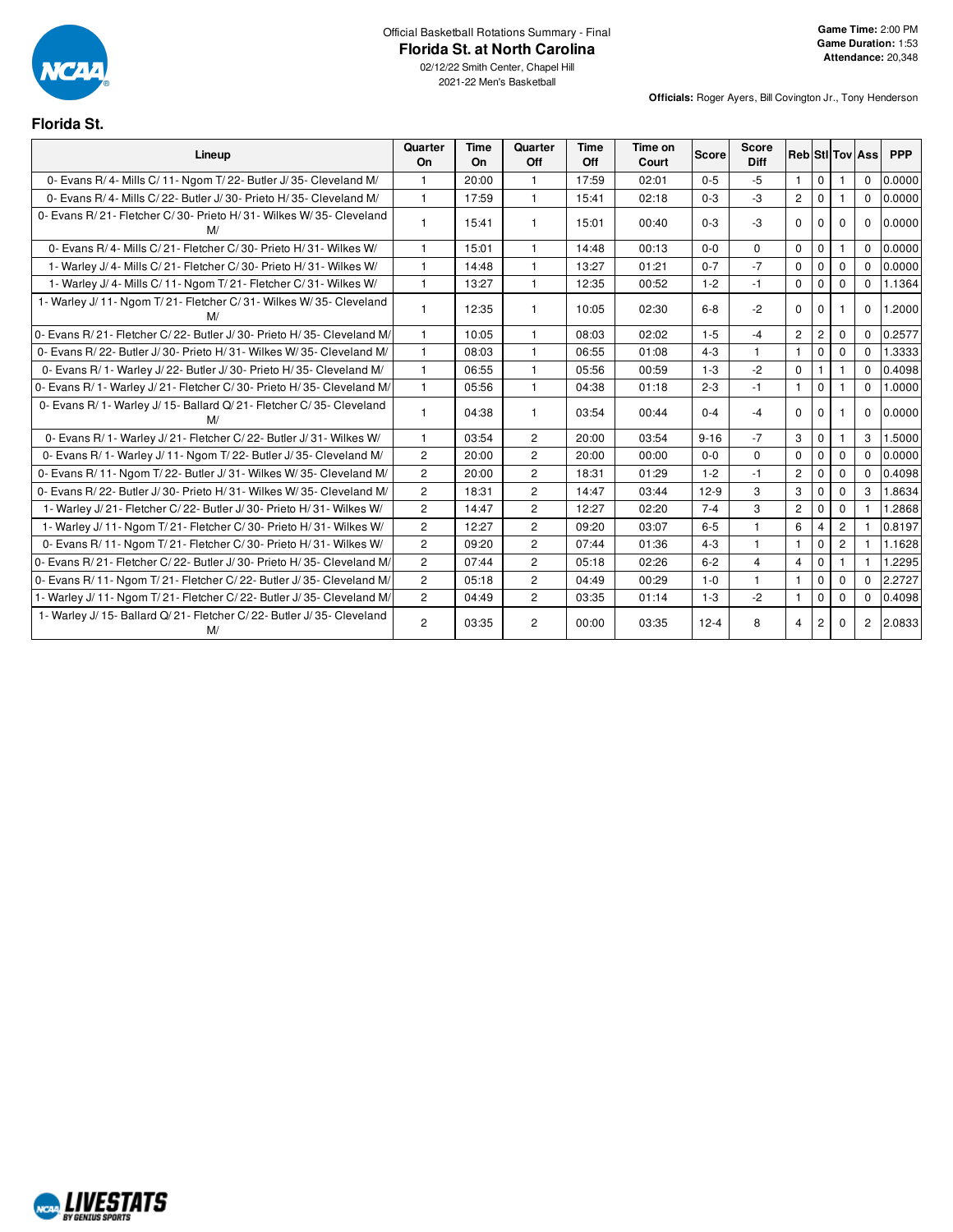

2021-22 Men's Basketball

**Officials:** Roger Ayers, Bill Covington Jr., Tony Henderson

# **North Carolina**

| Lineup                                                             |                |       |                      |       | Quarter On Time On Quarter Off Time Off Time on Court Score Score Diff Reb Sti Tov Ass |         |                |                |             |          |                      | <b>PPP</b> |
|--------------------------------------------------------------------|----------------|-------|----------------------|-------|----------------------------------------------------------------------------------------|---------|----------------|----------------|-------------|----------|----------------------|------------|
| 1- Black L/2- Love C/4- Davis R/5- Bacot A/45- Manek B/            |                | 20:00 |                      | 13:03 | 06:57                                                                                  | $18-0$  | 18             | 8              |             |          | 5                    | 1.7241     |
| 1- Black L/2- Love C/3- Styles D/4- Davis R/5- Bacot A/            |                | 13:03 |                      | 12:05 | 00:58                                                                                  | $4 - 1$ | 3              | $\Omega$       |             |          | $\Omega$             | 2.1277     |
| 1- Black L/2- Love C/3- Styles D/4- Davis R/45- Manek B/           |                | 12:05 |                      | 10:05 | 02:00                                                                                  | $6 - 6$ | $\Omega$       |                | $\mathbf 0$ |          |                      | 1.5000     |
| 3- Styles D/4- Davis R/5- Bacot A/24- Walton K/45- Manek B/        |                | 10:05 |                      | 08:03 | 02:02                                                                                  | $5-1$   | 4              | 4              |             |          | $\mathbf{2}^{\circ}$ | 1.1261     |
| 4- Davis R/5- Bacot A/14- Johnson P/24- Walton K/45- Manek B/      |                | 08:03 |                      | 07:02 | 01:01                                                                                  | $2 - 2$ | $\Omega$       |                | $\Omega$    |          | $\Omega$             | 1.0000     |
| 2- Love C/5- Bacot A/14- Johnson P/24- Walton K/45- Manek B/       |                | 07:02 |                      | 04:38 | 02:24                                                                                  | $7 - 5$ | $\overline{2}$ |                |             |          |                      | 1.4344     |
| 1- Black L/2- Love C/4- Davis R/5- Bacot A/45- Manek B/            |                | 04:38 |                      | 02:16 | 02:22                                                                                  | $13-3$  | 10             | 3              |             |          | $\mathbf{2}^{\circ}$ | 2.7311     |
| 1- Black L/2- Love C/4- Davis R/5- Bacot A/22- McKoy J/            |                | 02:16 | $\mathcal{P}$        | 20:00 | 02:16                                                                                  | $7-6$   |                | 3              | $\Omega$    | $\Omega$ |                      | 2.0349     |
| 1- Black L/2- Love C/4- Davis R/5- Bacot A/45- Manek B/            | $\overline{2}$ | 20:00 | $\mathbf{2}^{\circ}$ | 11:42 | 08:18                                                                                  | 18-20   | $-2$           | 10             |             | 3        |                      | 1.0664     |
| 1- Black L/2- Love C/3- Styles D/5- Bacot A/24- Walton K/          | $\overline{c}$ | 11:42 | $\mathbf{2}^{\circ}$ | 10:11 | 01:31                                                                                  | $0 - 3$ | -3             |                |             |          | $\Omega$             | 0.0000     |
| 1- Black L/2- Love C/3- Styles D/24- Walton K/45- Manek B/         | $\overline{2}$ | 10:11 | $\mathbf{2}^{\circ}$ | 09:09 | 01:02                                                                                  | $2 - 4$ | $-2$           | $\Omega$       | $\Omega$    |          |                      | 0000.      |
| 2- Love C/3- Styles D/14- Johnson P/24- Walton K/45- Manek B/      | $\overline{2}$ | 09:09 | $\mathbf{2}^{\circ}$ | 07:44 | 01:25                                                                                  | $3 - 3$ | $\Omega$       | $\Omega$       |             | 0        |                      | 0000.1     |
| 3- Styles D/4- Davis R/14- Johnson P/24- Walton K/45- Manek B/     | $\overline{c}$ | 07:44 | $\mathbf{2}^{\circ}$ | 05:18 | 02:26                                                                                  | $2 - 6$ | $-4$           | $\overline{2}$ | 0           |          | 0                    | 0.4000     |
| 3- Styles D/ 11- Dunn D/ 14- Johnson P/ 22- McKoy J/ 24- Walton K/ | $\overline{2}$ | 05:18 | $\mathbf{2}^{\circ}$ | 01:13 | 04:05                                                                                  | $7-9$   | $-2$           | $\overline{4}$ | 0           |          |                      | 1.1667     |
| 15- Landry R/25- Lebo C/30- Watkins J/34- Farris D/35- McAdoo R/   | $\overline{c}$ | 01:13 | $\mathbf{2}$         | 00:00 | 01:13                                                                                  | $0 - 5$ | -5             | $\overline{c}$ |             |          | 0                    | 0.0000     |

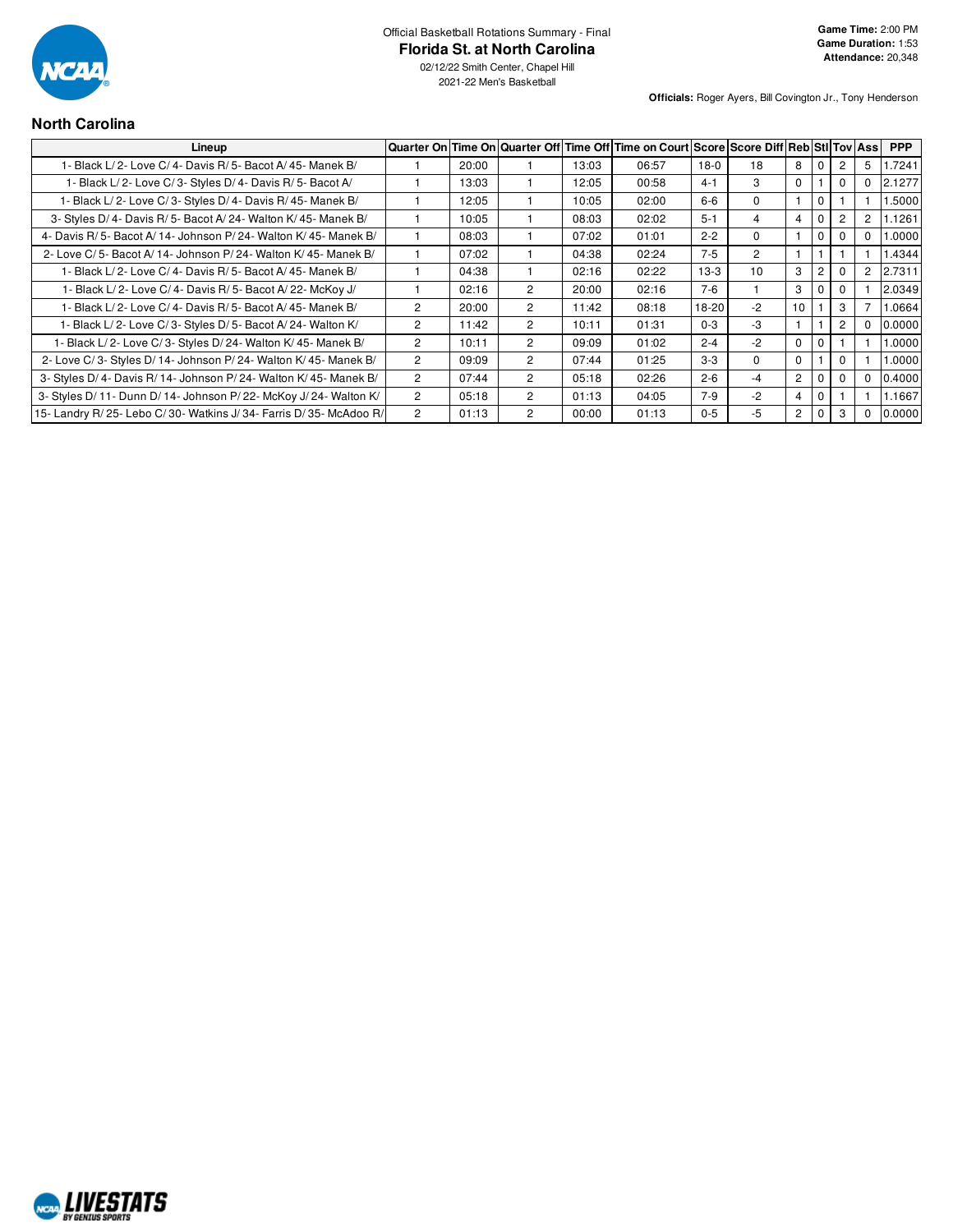

02/12/22 Smith Center, Chapel Hill 2021-22 Men's Basketball

| <b>Florida St.</b>                                                         |             |          |                   |         |                |                |                |                |            |
|----------------------------------------------------------------------------|-------------|----------|-------------------|---------|----------------|----------------|----------------|----------------|------------|
| Lineup                                                                     | <b>Time</b> | Score    | <b>Score Diff</b> | Pts/Min | Reb            | Stl            | Tov            | Ass            | <b>PPP</b> |
| 0- Evans R/22- Butler J/30- Prieto H/31- Wilkes W/35- Cleveland M/         | 04:52       | $16-12$  | 4                 | 3.2877  | 4              | $\Omega$       | $\Omega$       | 3              | 1.6949     |
| 0- Evans R/21- Fletcher C/22- Butler J/30- Prieto H/35- Cleveland M/       | 04:28       | $7 - 7$  | $\Omega$          | 1.5672  | 6              | $\overline{2}$ |                |                | 0.7991     |
| 0- Evans R/1- Warley J/21- Fletcher C/22- Butler J/31- Wilkes W/           | 03:54       | $9 - 16$ | $-7$              | 2.3077  | 3              | $\Omega$       |                | 3              | 1.5000     |
| 1- Warley J/ 15- Ballard Q/ 21- Fletcher C/ 22- Butler J/ 35- Cleveland M/ | 03:35       | $12 - 4$ | 8                 | 3.3488  | 4              | $\overline{2}$ | $\Omega$       | $\overline{2}$ | 2.0833     |
| 1- Warley J/ 11- Ngom T/ 21- Fletcher C/ 30- Prieto H/ 31- Wilkes W/       | 03:07       | $6-5$    | $\overline{1}$    | 1.9251  | 6              | 4              | $\overline{c}$ |                | 0.8197     |
| 1- Warley J/11- Ngom T/21- Fletcher C/31- Wilkes W/35- Cleveland M/        | 02:30       | $6-8$    | $-2$              | 2.4000  | $\Omega$       | $\Omega$       |                | $\Omega$       | 1.2000     |
| 1- Warley J/21- Fletcher C/22- Butler J/30- Prieto H/31- Wilkes W/         | 02:20       | $7 - 4$  | 3                 | 3.0000  | $\overline{2}$ | $\Omega$       | $\Omega$       |                | 1.2868     |
| 0- Evans R/4- Mills C/22- Butler J/30- Prieto H/35- Cleveland M/           | 02:18       | $0 - 3$  | -3                | 0.0000  | $\overline{2}$ | $\Omega$       |                | $\Omega$       | 0.0000     |
| 0- Evans R/ 4- Mills C/ 11- Ngom T/ 22- Butler J/ 35- Cleveland M/         | 02:01       | $0 - 5$  | $-5$              | 0.0000  |                | $\Omega$       |                | $\Omega$       | 0.0000     |
| 0- Evans R/ 11- Ngom T/ 21- Fletcher C/ 30- Prieto H/ 31- Wilkes W/        | 01:36       | $4 - 3$  | $\mathbf{1}$      | 2.5000  |                | $\Omega$       | $\overline{2}$ |                | 1.1628     |
| 0- Evans R/ 11- Ngom T/ 22- Butler J/ 31- Wilkes W/ 35- Cleveland M/       | 01:29       | $1 - 2$  | $-1$              | 0.6742  | $\overline{2}$ | $\Omega$       | $\Omega$       | $\Omega$       | 0.4098     |
| 1- Warley J/ 4- Mills C/ 21- Fletcher C/ 30- Prieto H/ 31- Wilkes W/       | 01:21       | $0 - 7$  | $-7$              | 0.0000  | $\Omega$       | $\Omega$       | $\Omega$       | $\Omega$       | 0.0000     |
| 0- Evans R/ 1- Warley J/ 21- Fletcher C/ 30- Prieto H/ 35- Cleveland M/    | 01:18       | $2 - 3$  | $-1$              | 1.5385  |                | $\Omega$       |                | $\Omega$       | 1.0000     |
| 1- Warley J/ 11- Ngom T/ 21- Fletcher C/ 22- Butler J/ 35- Cleveland M/    | 01:14       | $1 - 3$  | $-2$              | 0.8108  |                | $\Omega$       | $\Omega$       | $\Omega$       | 0.4098     |
| 0- Evans R/ 1- Warley J/ 22- Butler J/ 30- Prieto H/ 35- Cleveland M/      | 00:59       | $1 - 3$  | $-2$              | 1.0169  | $\Omega$       |                |                | $\Omega$       | 0.4098     |
| 1- Warley J/ 4- Mills C/ 11- Ngom T/ 21- Fletcher C/ 31- Wilkes W/         | 00:52       | $1 - 2$  | $-1$              | 1.1538  | $\Omega$       | $\Omega$       | $\Omega$       | $\Omega$       | 1.1364     |
| 0- Evans R/ 1- Warley J/ 15- Ballard Q/ 21- Fletcher C/ 35- Cleveland M/   | 00:44       | $0 - 4$  | $-4$              | 0.0000  | $\Omega$       | $\Omega$       |                | $\Omega$       | 0.0000     |
| 0- Evans R/ 21- Fletcher C/ 30- Prieto H/ 31- Wilkes W/ 35- Cleveland M/   | 00:40       | $0 - 3$  | -3                | 0.0000  | $\Omega$       | $\Omega$       | $\Omega$       | $\Omega$       | 0.0000     |
| 0- Evans R/ 11- Ngom T/ 21- Fletcher C/ 22- Butler J/ 35- Cleveland M/     | 00:29       | $1-0$    | $\mathbf{1}$      | 2.0690  |                | $\Omega$       | $\mathbf 0$    | $\Omega$       | 2.2727     |
| 0- Evans R/ 4- Mills C/ 21- Fletcher C/ 30- Prieto H/ 31- Wilkes W/        | 00:13       | $0 - 0$  | $\Omega$          | 0.0000  | $\Omega$       | $\Omega$       |                | $\Omega$       | 0.0000     |
| 0- Evans R/ 1- Warley J/ 11- Ngom T/ 22- Butler J/ 35- Cleveland M/        | 00:00       | $0-0$    | $\mathbf 0$       | NaN     | $\Omega$       | $\Omega$       | $\Omega$       | $\Omega$       | 0.0000     |